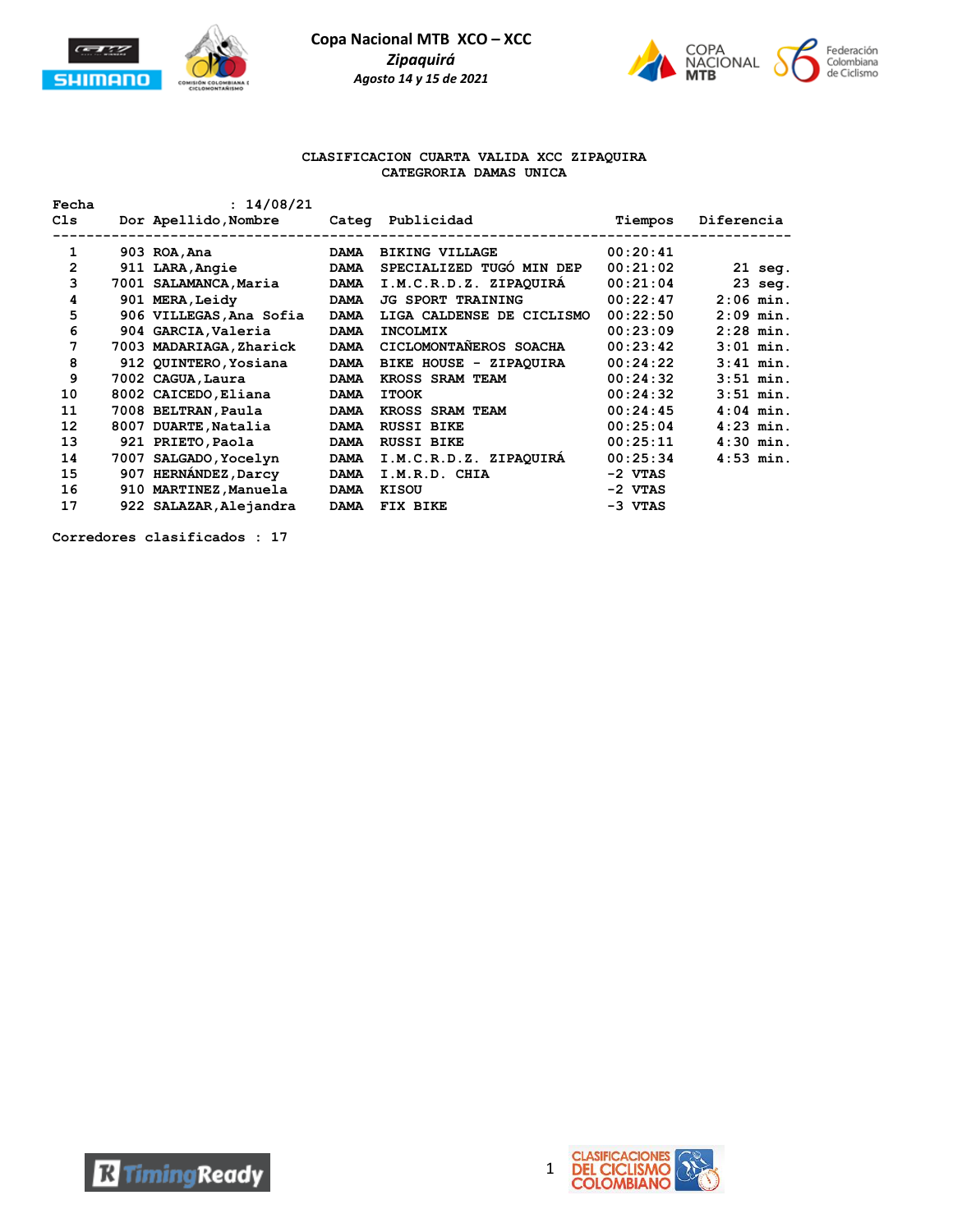

**Fecha : 14/08/21**

**Copa Nacional MTB XCO – XCC** *Zipaquirá Agosto 14 y 15 de 2021*



# **CLASIFICACION GENERAL XCC DESPUES DE CUARTA VALIDA ZIPAQUIRA CATEGORIA DAMAS UNICA**

| C1s             | Dor | Apellido, Nombre        | Categ       | Publicidad                | Pts                    |  |                       | 001 002 003 004 |
|-----------------|-----|-------------------------|-------------|---------------------------|------------------------|--|-----------------------|-----------------|
| $1 -$           | 901 | MERA, Leidy             | <b>DAMA</b> | <b>JG SPORT TRAINING</b>  | 146 - 040 040 036 030  |  |                       |                 |
| $2 -$           | 903 | ROA, Ana                | <b>DAMA</b> | <b>BIKING VILLAGE</b>     | 132 - 023 036 033 040  |  |                       |                 |
| $3 -$           | 906 | VILLEGAS, Ana Sofia     | <b>DAMA</b> | LIGA CALDENSE DE CICLISMO | 113 - 036 027 023 027  |  |                       |                 |
| $4 -$           | 904 | GARCIA, Valeria         | <b>DAMA</b> | <b>INCOLMIX</b>           | 113 - 030 033 025 025  |  |                       |                 |
| $5. -$          | 911 | LARA, Angie             | <b>DAMA</b> | SPECIALIZED TUGÓ MIN DEP  | 109 - 033 000 040 036  |  |                       |                 |
| $6. - 7001$     |     | SALAMANCA, Maria        | <b>DAMA</b> | I.M.C.R.D.Z. ZIPAQUIRA    | 107 - 021 023 030 033  |  |                       |                 |
| $7 -$           | 912 | QUINTERO, Yosiana       | <b>DAMA</b> | BIKE HOUSE - ZIPAOUIRA    | 93 - 027 030 015 021   |  |                       |                 |
| $8 - 8002$      |     | CAICEDO, Eliana         | <b>DAMA</b> | <b>ITOOK</b>              | 82 - 025 021 019 017   |  |                       |                 |
| 7002<br>$9 -$   |     | CAGUA, Laura            | <b>DAMA</b> | KROSS SRAM TEAM           | 81 - 010 025 027 019   |  |                       |                 |
| $10. - 7003$    |     | MADARIAGA, Zharick      | <b>DAMA</b> | CICLOMONTAÑEROS SOACHA    | 78 - 019 015 021 023   |  |                       |                 |
| $11. - 7008$    |     | <b>BELTRAN, Paula</b>   | <b>DAMA</b> | KROSS SRAM TEAM           | $60 - 017 017 011 015$ |  |                       |                 |
| $12 - 8007$     |     | DUARTE, Natalia         | <b>DAMA</b> | <b>RUSSI BIKE</b>         | 49                     |  | $-015011010013$       |                 |
| $13 -$          | 910 | MARTINEZ, Manuela       | <b>DAMA</b> | KISOU                     | 33 - 009 010 006 008   |  |                       |                 |
| $14. -$         | 908 | ALBAN, Isabella         | <b>DAMA</b> | CAÑA Y TRAPICHE PALMIRA   | 32                     |  | $-013019000000$       |                 |
| $15. -$         | 921 | PRIETO, Paola           | <b>DAMA</b> | <b>RUSSI BIKE</b>         | 28                     |  | $-0000000017011$      |                 |
| $16. -$         | 907 | <b>HERNANDEZ, Darcy</b> | <b>DAMA</b> | I.M.R.D. CHIA             | 25                     |  | $-008000008009$       |                 |
| $17. - 7007$    |     | SALGADO, Yocelyn        | <b>DAMA</b> | I.M.C.R.D.Z. ZIPAQUIRA    | 21                     |  | $-004000007010$       |                 |
| $18. -* 919$    |     | REQUEÑA, Natalia        | <b>DAMA</b> | <b>MANZUR</b>             | 13                     |  | $-000009004000$       |                 |
| $18.-*7006$     |     | GARCIA, Sahara          | <b>DAMA</b> | LIGA DE CICLISMO D NARIÑO | 13                     |  | $-000013000000$       |                 |
| $18. -*7011$    |     | VILLALBA, Yurani        | <b>DAMA</b> | TRIPLEX POWER MTB         | 13                     |  | $-0000000013000$      |                 |
| $21. - 7010$    |     | ROCHA, Alejandra        | <b>DAMA</b> | I.M.R.D. COGUA            | $12 \overline{ }$      |  | $-000007005000$       |                 |
| $22 -$<br>917   |     | MUNOZ, Natalia          | <b>DAMA</b> | STRONG BIKE TEAM          | 11 - 011 000 000 000   |  |                       |                 |
| $23 -$          | 920 | ESCOBAR, Sofia          | <b>DAMA</b> | <b>CLUB HURACANES</b>     |                        |  | $9 - 000 000 009 000$ |                 |
| $24. -$         | 918 | ESPINOSA, Angy          | <b>DAMA</b> | FREEVIA LA PASTELERIA     | 8                      |  | $-000008000000$       |                 |
| $25. -$         | 922 | SALAZAR, Alejandra      | <b>DAMA</b> | FIX BIKE                  | 7                      |  | $-0000000000007$      |                 |
| 7005<br>$26. -$ |     | RODRIGUEZ, Angela       | <b>DAMA</b> | LIGA CICLISMO DE NARIÑO   | 7<br>$\qquad \qquad -$ |  | 007 000 000 000       |                 |
| $27 - 8004$     |     | CABRERA, Yanni          | <b>DAMA</b> | <b>GUEPARDOS</b>          |                        |  | $6 - 006 000 000 000$ |                 |
| $28 -$          | 913 | MUÑOZ, Angie            | <b>DAMA</b> | LIGA CICLISMO DE NARIÑO   | 5.                     |  | $-005000000000$       |                 |
| $29. -$         | 914 | RAMOS, Carolayn         | <b>DAMA</b> | LIGA CICLISMO DE NARIÑO   | 3                      |  | $-003000000000$       |                 |
| $30 -$          | 915 | <b>BUSTOS, Liseth</b>   | <b>DAMA</b> | ZIPAQUIRA                 | $\mathbf{2}^{\prime}$  |  | $-002000000000$       |                 |



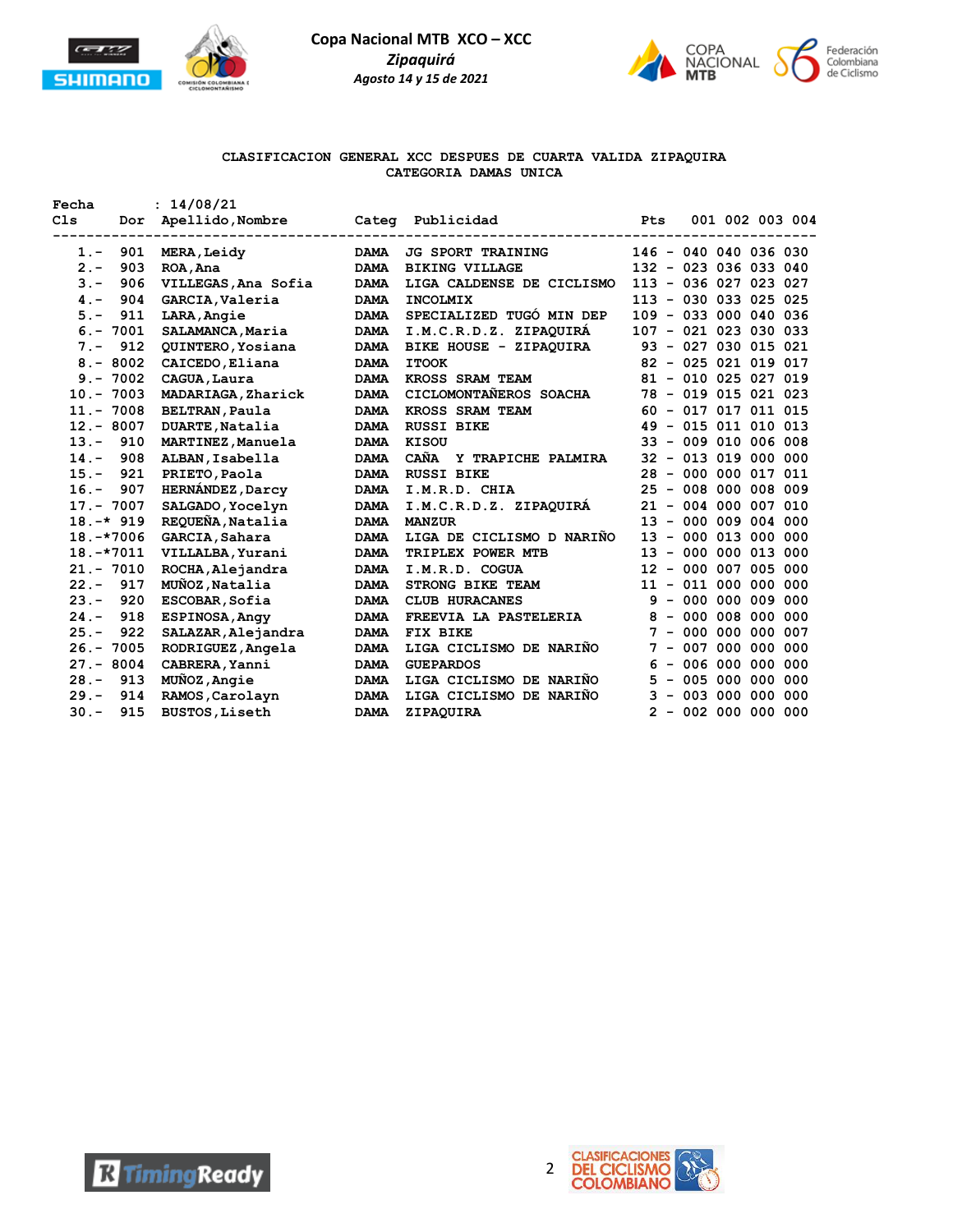





#### **CLASIFICACION CUARTA VALIDA XCC ZIPAQUIRA CATEGRORIA ELITE MASCULINO**

|                 | Fecha : $14/08/21$            |                                                                                                                                                                                                                                            |          |             |
|-----------------|-------------------------------|--------------------------------------------------------------------------------------------------------------------------------------------------------------------------------------------------------------------------------------------|----------|-------------|
|                 |                               | 1 14 BEDOYA BOTERO**, Jer ELITE GW SHIMANO 100:23:07<br>2 2 MALAVER CALDERON, Hi ELITE BIKING VILLAGE 100:23:14<br>2 2 MALAVER CALDERON, Hi ELITE BIKING VILLAGE 100:23:14                                                                 |          |             |
|                 |                               |                                                                                                                                                                                                                                            |          |             |
| $3^{\circ}$     |                               | 53 MONROY CERQUERA, Fer ELITE SCOTT - TIERRA DE ATLETAS 00:23:16 9 seg.                                                                                                                                                                    |          |             |
| $4^{\circ}$     |                               | 36 QUINTERO PINEDA, Jos ELITE I.M.C.R.D.Z. ZIPAQUIRÁ 00:23:16 9 seg.<br>19 PEÑA FRANCO**, Nelso ELITE KROSS SRAM TEAM 00:23:32 25 seg.<br>18 BECERRA VANEGAS, Lui ELITE KROSS SRAM TEAM 00:23:50 43 seg.<br>3 BOTERO VILLEGAS, Jho ELIT    |          |             |
| 5               |                               |                                                                                                                                                                                                                                            |          |             |
| 6               |                               |                                                                                                                                                                                                                                            |          |             |
| 7               |                               |                                                                                                                                                                                                                                            |          |             |
| 8               |                               |                                                                                                                                                                                                                                            |          |             |
| 9               |                               |                                                                                                                                                                                                                                            |          |             |
| 10              |                               | 71 PEÑA, Jesus David ELITE COLOMBIA TIERRA DE ATLETA 00:24:40                                                                                                                                                                              |          | $1:33$ min. |
| 11              |                               | 55 BERNAL, JUAN DAVID ELITE IMRD TOCANCIPÁ (00:24:46)                                                                                                                                                                                      |          | $1:39$ min. |
| 12 <sup>2</sup> |                               | 1 CATAÑEDA MONSALVE, FELITE BIKE PLUS PEREIRA $00:25:00$                                                                                                                                                                                   |          | $1:53$ min. |
| 13 <sup>7</sup> |                               | 39 ZAPATA, Juan Pablo ELITE SUPERGIROS 00:25:09                                                                                                                                                                                            |          | $2:02$ min. |
| 14              |                               |                                                                                                                                                                                                                                            |          |             |
| 15              |                               | 8 MARTINEZ NUÑEZ**, RA ELITE BICI ELITE LG CHIQUINQUIRA 00:25:13 2:06 min.<br>29 GARCIA GARCIA, Juan ELITE I.M.R.D. COGUA 00:25:35 2:28 min.<br>56 CARRERO, JUAN JOSE ELITE I.M.R.D COTA 00:25:40 2:33 min.<br>51 SIERRA RODRIGUEZ, Ne     |          |             |
| 16              |                               |                                                                                                                                                                                                                                            |          |             |
| 17              |                               |                                                                                                                                                                                                                                            |          |             |
| 18              |                               | 61 ROZO, YERSON ELITE INDE NORTE - N SANTANDER -2 VTS                                                                                                                                                                                      |          |             |
| 19              |                               | 21 SIERRA SEGURA, Maico ELITE I.M.R.D. SOACHA -2 VTS<br>65 CEPEDA, MICHAEL ELITE CLUB GUEARDOS -2 VTS<br>52 AGUDELO, Juan Jose ELITE FIXBIKE -2 VTS                                                                                        |          |             |
|                 |                               |                                                                                                                                                                                                                                            |          |             |
| 21 —            |                               |                                                                                                                                                                                                                                            |          |             |
| 22              | 24 GONZALEZ ZAPATA**, D ELITE | IMRD CHIA-RIDERS-COLKTM -2 VTS                                                                                                                                                                                                             |          |             |
| 23              |                               |                                                                                                                                                                                                                                            |          |             |
| 24 7            |                               |                                                                                                                                                                                                                                            |          |             |
| 25              |                               |                                                                                                                                                                                                                                            |          |             |
| 26              |                               | 27 BAENA RESTREPO**, Ju ELITE VALERIA MONTREX CLUB -2 VTS<br>16 ALARCON AMBROSIO, DA ELITE ALARCON AMBROSIO -2 VTS<br>7 RINCON ORTIZ**, Cris ELITE BIKING VILLAGE -2 VTS<br>4 MONTES HERNANDEZ, JO ELITE I.M.C.R.D.Z. ZIPAQUIRÁ -2 VTS<br> |          |             |
| 27              |                               |                                                                                                                                                                                                                                            |          |             |
| 28              |                               |                                                                                                                                                                                                                                            |          |             |
| 29              | 67 DONADO, SEBASTIAN ELITE    | TEAM GARMIN MULTITECH -3 VTS                                                                                                                                                                                                               |          |             |
| 30              | 13 SANCHEZ URIBE**, Jul ELITE | BTT INQUEBRANTABLES QUIND -3 VTS                                                                                                                                                                                                           |          |             |
| 31              | 54 MARTINEZ, OSCAR ELITE      | $-3 VTS$<br>DND CYCLING                                                                                                                                                                                                                    |          |             |
| 32              | 63 CARRANZA, CRISTIAN ELITE   | SOACHA MTB IMRDS TEAM -3 VTS                                                                                                                                                                                                               |          |             |
| 33              | 68 VALBUENA, ALVARO ELITE     | IMRD MADRID                                                                                                                                                                                                                                | $-4$ VTS |             |
| 34              |                               |                                                                                                                                                                                                                                            |          |             |
| 35              |                               |                                                                                                                                                                                                                                            |          |             |
| 36              |                               | 20 USAQUEN CASTELLANOS ELITE CICLO MONTAEROS SOACHA -4 VTS<br>15 ARANZAZU GOMEZ**, Cr ELITE GW SHIMANO -4 VTS<br>42 MIRANDA GONZALEZ, NIC ELITE MIRANDA SPORT -5 VTS                                                                       |          |             |

**Corredores clasificados : 36**

# **Corredores retirados (DNF)**

**---------------------------------------------------------------------------**

 **34 SANDOVAL WILDY ELITE EQUIPO HW RORO (DNF)**



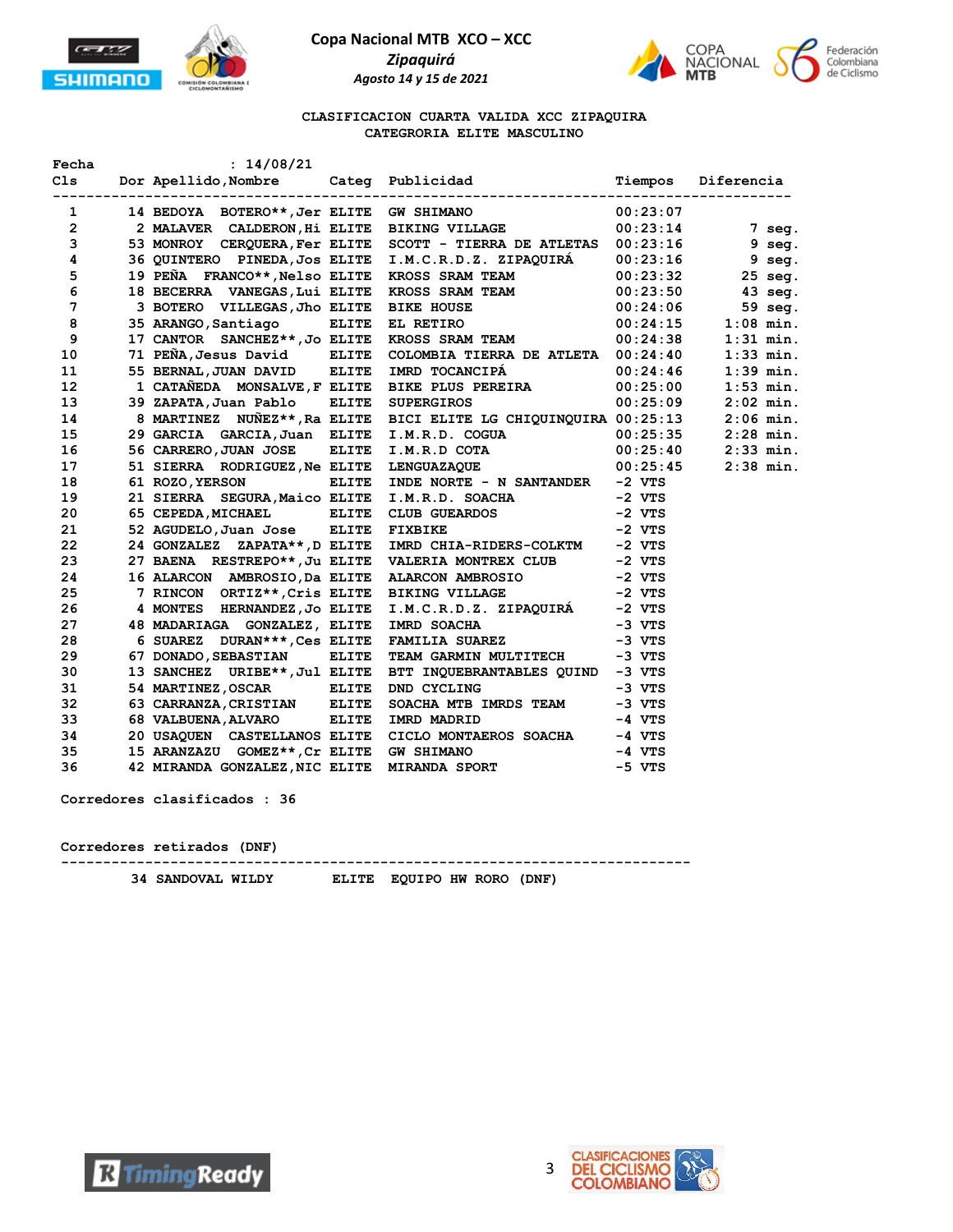



**CLASIFICACION GENERAL XCC DESPUES DE CUARTA VALIDA ZIPAQUIRA CATEGORIA ELITE MASCULINO**

| Dor Apellido, Nombre Categ Publicidad<br>Cls<br>Pts<br>001 002 003 004<br>------------------------<br>2 MALAVER CALDERON, Hilv ELITE BIKING VILLAGE<br>126 - 027 036 027 036<br>$1. -$<br>$2 -$<br>1 CATAÑEDA MONSALVE, Fab ELITE BIKE PLUS PEREIRA 123 - 040 030 040 013<br>14 BEDOYA BOTERO**, Jeron ELITE GW SHIMANO 116 - 030 025 021 040<br>$3 -$<br>14<br>MONROY CERQUERA, Ferna ELITE<br>SCOTT - TIERRA DE ATLETAS 106 - 000 040 033 033<br>$4 -$<br>53<br><b>KROSS SRAM TEAM<br/>BIKE HOUSE<br/>KROSS SRAM TEAM</b><br>PEÑA FRANCO**, Nelson ELITE<br>$5. -$<br>19<br>99 - 025 017 030 027<br>$6. -$<br>BOTERO VILLEGAS, Jhonn ELITE<br>95 - 036 000 036 023<br>$\mathbf{3}$<br>CANTOR SANCHEZ**, Jona ELITE<br>74 - 023 015 017 019<br>$7 -$<br>17<br>NKUSS SIVERSIROS<br>SUPERGIROS<br>I.M.C.R.D.Z. ZIPAQUIRÁ<br>69 - 000 033 025 011<br>$8 -$<br>39<br>ZAPATA, Juan Pablo ELITE<br>QUINTERO PINEDA, Jose ELITE<br>54 - 015 001 008 030<br>$9 -$<br>36<br>ARANGO, Santiago ELITE<br>54 - 011 013 009 021<br>$10. -$<br>35<br><b>EL RETIRO<br/>FAMILIA SUAREZ<br/>GW SHIMANO<br/>KROSS SRAM TEAM<br/>FTYRIKE</b><br>SUAREZ DURAN***, Cesar ELITE<br>52 - 013 019 019 001<br>$11. -$<br>- 6<br>$12. -$<br>ARANZAZU GOMEZ**, Cris ELITE<br>51 - 017 010 023 001<br>15<br>$13. -$<br>BECERRA VANEGAS, Luis ELITE<br>45 - 004 006 010 025<br>18<br>$14. -$<br><b>ELITE</b><br>35 - 021 011 000 003<br>52<br>AGUDELO, Juan Jose<br>CAÑAVERAL VARGAS, Joha ELITE KAMIKAZE ESPACIO Y DISEÑO<br>$15. -$<br>34 - 000 023 011 000<br>5<br>$16. -$<br>SANDOVAL GARZON, Wildy ELITE EQUIPO HW. RORO<br>33 - 033 000 000 000<br>34<br>BERNAL, JUAN DAVID<br><b>ELITE</b><br>28 - 000 000 013 015<br>$17. -$<br>55<br>IMRD TOCANCIPA<br>27 - 000 027 000 000<br>$18. -*$<br>MEJIA SANCHEZ, Luis An ELITE<br>MEJIA SANCHEZ, Luis An ELITE SENTIMIENTO CAFETERO<br>ZUBIETA FLÓREZ**, Bray ELITE AMPRO -PALMETO-TOCANCIPÁ<br>26<br>$18. -*$<br>27 - 019 003 005 000<br>46<br>26 - 008 005 006 007<br>$20 -$<br>51<br>SIERRA RODRIGUEZ, Nels ELITE<br><b>LENGUAZAQUE</b><br><b>INDEPENDIENTE</b><br>RINCON GOMEZ, Diyer ELITE<br>21 - 000 021 000 000<br>$21 -$<br>38<br>$22 -$<br>29<br>GARCIA GARCIA, Juan ELITE<br>19 - 006 001 003 009<br>I.M.R.D. COGUA<br>TRICOTA ROLDANILLO<br>ARIAS SANCHEZ, Alvaro ELITE<br>$23 -$<br>19 - 010 009 000 000<br>11<br>$24. -$<br>PEÑA, Jesus David ELITE<br>17 - 000 000 000 017<br>71<br>COLOMBIA TIERRA DE ATLETA<br>MARTINEZ NUÑEZ**, Rafa ELITE<br>$25. -$<br>BICI ELITE LG CHIQUINQUIRA 17 - 005 002 000 010<br>- 8<br><b>ELITE</b><br>COSTA RICA $15 - 000\ 000\ 015\ 000$<br>I.M.R.D COTA $12 - 000\ 000\ 004\ 008$<br>CLUB GUEARDOS $11 - 000\ 000\ 007\ 004$<br>I.M.C.R.D.Z. ZIPAQUIRÁ $10 - 009\ 000\ 000\ 001$<br>$26. -$<br>70<br><b>FONSECA, ANDREY</b><br>CARRERO, JUAN JOSE ELITE<br>$27. -$<br>56<br>$28 -$<br><b>ELITE</b><br>65<br><b>CEPEDA, MICHAEL</b><br>$29. -$<br>4<br>MONTES HERNANDEZ, Jona ELITE<br>CLUB LYCANS TOLIMA<br>$30. -$<br>ROMAN QUICENO, Davidso ELITE<br>8 - 000 008 000 000<br>22<br>INDE NORTE - N SANTANDER $7 - 000000001006$<br><b>ELITE</b><br>$31 -$<br>61<br><b>ROZO, YERSON</b><br>I.M.R.D. SOACHA<br>URREA BIKERS CLUB 7 - 000 007 000 000<br>$32 -$<br>21<br>SIERRA SEGURA, Maicol ELITE<br>$33. -*$<br><b>ELITE</b><br>33<br>URREA BACA, Andres<br>AMPRO -PALMETO-TOCANCIPÁ 7 - 007 000 000 000<br>$33. -*$<br>ALMECIGA ALFONSO**, An ELITE<br>45<br>$\begin{tabular}{lllllllllll} \texttt{IMRD CHIA-RIDERS-COLKTM} & \multicolumn{2}{l}{}5 - 001 001 001 002 \\ \texttt{CICLO MOMTAEROS SOACHA} & \multicolumn{2}{l}{}5 - 002 001 001 001 \\ \end{tabular}$<br>$35. -$<br>24<br>GONZALEZ ZAPATA**, Dav ELITE<br>$36. -$<br>20<br>USAQUEN CASTELLANOS ** ELITE<br>MADARIAGA GONZALEZ, Mi ELITE<br>4 - 001 001 001 001<br>$37 -$<br>48<br>IMRD SOACHA<br>BTT INQUEBRANTABLES QUIND $4 - 003 000 000 001$<br>GUEPAROS TEAM $4 - 000 004 000 000$<br>ALARCON AMBROSIO $3 - 000 001 001 001$<br>$38. -$<br>SANCHEZ URIBE**, Julia ELITE<br>13<br>$39. -$<br>- 9<br>MONROY, Michael Steven ELITE<br>ALARCON AMBROSIO, Dani ELITE<br>$40 -$<br>16<br>TEAM GARMIN MULTITECH<br>67<br>DONADO, SEBASTIAN ELITE<br>$3 - 0000000002001$<br>$41. -$<br>$2 - 001 000 000 001$<br>42.-<br>BAENA RESTREPO**, Juan ELITE<br>27<br><b>VALERIA MONTREX CLUB</b><br>$43 -$<br>RINCON ORTIZ**, Cristi ELITE<br>$2 - 001 000 000 001$<br>7<br><b>BIKING VILLAGE</b><br>$2 - 000000001001$<br>44.-<br>54<br><b>MARTINEZ, OSCAR</b><br><b>ELITE</b><br>DND CYCLING<br>$45. -$<br>63<br><b>ELITE</b><br>$2 - 000000001001$<br><b>CARRANZA, CRISTIAN</b><br>SOACHA MTB IMRDS TEAM<br>$46. -$<br>$2 - 000 000 001 001$<br>68<br><b>VALBUENA, ALVARO</b><br><b>ELITE</b><br>IMRD MADRID<br>$47. -$<br>$2 - 000000001001$<br>42<br>MIRANDA GONZALEZ, NICOL ELITE<br><b>MIRANDA SPORT</b> | Fecha | : 14/08/21 |  |  |  |  |
|-----------------------------------------------------------------------------------------------------------------------------------------------------------------------------------------------------------------------------------------------------------------------------------------------------------------------------------------------------------------------------------------------------------------------------------------------------------------------------------------------------------------------------------------------------------------------------------------------------------------------------------------------------------------------------------------------------------------------------------------------------------------------------------------------------------------------------------------------------------------------------------------------------------------------------------------------------------------------------------------------------------------------------------------------------------------------------------------------------------------------------------------------------------------------------------------------------------------------------------------------------------------------------------------------------------------------------------------------------------------------------------------------------------------------------------------------------------------------------------------------------------------------------------------------------------------------------------------------------------------------------------------------------------------------------------------------------------------------------------------------------------------------------------------------------------------------------------------------------------------------------------------------------------------------------------------------------------------------------------------------------------------------------------------------------------------------------------------------------------------------------------------------------------------------------------------------------------------------------------------------------------------------------------------------------------------------------------------------------------------------------------------------------------------------------------------------------------------------------------------------------------------------------------------------------------------------------------------------------------------------------------------------------------------------------------------------------------------------------------------------------------------------------------------------------------------------------------------------------------------------------------------------------------------------------------------------------------------------------------------------------------------------------------------------------------------------------------------------------------------------------------------------------------------------------------------------------------------------------------------------------------------------------------------------------------------------------------------------------------------------------------------------------------------------------------------------------------------------------------------------------------------------------------------------------------------------------------------------------------------------------------------------------------------------------------------------------------------------------------------------------------------------------------------------------------------------------------------------------------------------------------------------------------------------------------------------------------------------------------------------------------------------------------------------------------------------------------------------------------------------------------------------------------------------------------------------------------------------------------------------------------------------------------------------------------------------------------------------------------------------------------------------------------------------------------------------------------------------------------------------------------------------------------------------------------------------------------------------------------------------------------------------------------------------------------------------------------------------------------------------------------------------------------------------------------------------------------------------|-------|------------|--|--|--|--|
|                                                                                                                                                                                                                                                                                                                                                                                                                                                                                                                                                                                                                                                                                                                                                                                                                                                                                                                                                                                                                                                                                                                                                                                                                                                                                                                                                                                                                                                                                                                                                                                                                                                                                                                                                                                                                                                                                                                                                                                                                                                                                                                                                                                                                                                                                                                                                                                                                                                                                                                                                                                                                                                                                                                                                                                                                                                                                                                                                                                                                                                                                                                                                                                                                                                                                                                                                                                                                                                                                                                                                                                                                                                                                                                                                                                                                                                                                                                                                                                                                                                                                                                                                                                                                                                                                                                                                                                                                                                                                                                                                                                                                                                                                                                                                                                                                                               |       |            |  |  |  |  |
|                                                                                                                                                                                                                                                                                                                                                                                                                                                                                                                                                                                                                                                                                                                                                                                                                                                                                                                                                                                                                                                                                                                                                                                                                                                                                                                                                                                                                                                                                                                                                                                                                                                                                                                                                                                                                                                                                                                                                                                                                                                                                                                                                                                                                                                                                                                                                                                                                                                                                                                                                                                                                                                                                                                                                                                                                                                                                                                                                                                                                                                                                                                                                                                                                                                                                                                                                                                                                                                                                                                                                                                                                                                                                                                                                                                                                                                                                                                                                                                                                                                                                                                                                                                                                                                                                                                                                                                                                                                                                                                                                                                                                                                                                                                                                                                                                                               |       |            |  |  |  |  |
|                                                                                                                                                                                                                                                                                                                                                                                                                                                                                                                                                                                                                                                                                                                                                                                                                                                                                                                                                                                                                                                                                                                                                                                                                                                                                                                                                                                                                                                                                                                                                                                                                                                                                                                                                                                                                                                                                                                                                                                                                                                                                                                                                                                                                                                                                                                                                                                                                                                                                                                                                                                                                                                                                                                                                                                                                                                                                                                                                                                                                                                                                                                                                                                                                                                                                                                                                                                                                                                                                                                                                                                                                                                                                                                                                                                                                                                                                                                                                                                                                                                                                                                                                                                                                                                                                                                                                                                                                                                                                                                                                                                                                                                                                                                                                                                                                                               |       |            |  |  |  |  |
|                                                                                                                                                                                                                                                                                                                                                                                                                                                                                                                                                                                                                                                                                                                                                                                                                                                                                                                                                                                                                                                                                                                                                                                                                                                                                                                                                                                                                                                                                                                                                                                                                                                                                                                                                                                                                                                                                                                                                                                                                                                                                                                                                                                                                                                                                                                                                                                                                                                                                                                                                                                                                                                                                                                                                                                                                                                                                                                                                                                                                                                                                                                                                                                                                                                                                                                                                                                                                                                                                                                                                                                                                                                                                                                                                                                                                                                                                                                                                                                                                                                                                                                                                                                                                                                                                                                                                                                                                                                                                                                                                                                                                                                                                                                                                                                                                                               |       |            |  |  |  |  |
|                                                                                                                                                                                                                                                                                                                                                                                                                                                                                                                                                                                                                                                                                                                                                                                                                                                                                                                                                                                                                                                                                                                                                                                                                                                                                                                                                                                                                                                                                                                                                                                                                                                                                                                                                                                                                                                                                                                                                                                                                                                                                                                                                                                                                                                                                                                                                                                                                                                                                                                                                                                                                                                                                                                                                                                                                                                                                                                                                                                                                                                                                                                                                                                                                                                                                                                                                                                                                                                                                                                                                                                                                                                                                                                                                                                                                                                                                                                                                                                                                                                                                                                                                                                                                                                                                                                                                                                                                                                                                                                                                                                                                                                                                                                                                                                                                                               |       |            |  |  |  |  |
|                                                                                                                                                                                                                                                                                                                                                                                                                                                                                                                                                                                                                                                                                                                                                                                                                                                                                                                                                                                                                                                                                                                                                                                                                                                                                                                                                                                                                                                                                                                                                                                                                                                                                                                                                                                                                                                                                                                                                                                                                                                                                                                                                                                                                                                                                                                                                                                                                                                                                                                                                                                                                                                                                                                                                                                                                                                                                                                                                                                                                                                                                                                                                                                                                                                                                                                                                                                                                                                                                                                                                                                                                                                                                                                                                                                                                                                                                                                                                                                                                                                                                                                                                                                                                                                                                                                                                                                                                                                                                                                                                                                                                                                                                                                                                                                                                                               |       |            |  |  |  |  |
|                                                                                                                                                                                                                                                                                                                                                                                                                                                                                                                                                                                                                                                                                                                                                                                                                                                                                                                                                                                                                                                                                                                                                                                                                                                                                                                                                                                                                                                                                                                                                                                                                                                                                                                                                                                                                                                                                                                                                                                                                                                                                                                                                                                                                                                                                                                                                                                                                                                                                                                                                                                                                                                                                                                                                                                                                                                                                                                                                                                                                                                                                                                                                                                                                                                                                                                                                                                                                                                                                                                                                                                                                                                                                                                                                                                                                                                                                                                                                                                                                                                                                                                                                                                                                                                                                                                                                                                                                                                                                                                                                                                                                                                                                                                                                                                                                                               |       |            |  |  |  |  |
|                                                                                                                                                                                                                                                                                                                                                                                                                                                                                                                                                                                                                                                                                                                                                                                                                                                                                                                                                                                                                                                                                                                                                                                                                                                                                                                                                                                                                                                                                                                                                                                                                                                                                                                                                                                                                                                                                                                                                                                                                                                                                                                                                                                                                                                                                                                                                                                                                                                                                                                                                                                                                                                                                                                                                                                                                                                                                                                                                                                                                                                                                                                                                                                                                                                                                                                                                                                                                                                                                                                                                                                                                                                                                                                                                                                                                                                                                                                                                                                                                                                                                                                                                                                                                                                                                                                                                                                                                                                                                                                                                                                                                                                                                                                                                                                                                                               |       |            |  |  |  |  |
|                                                                                                                                                                                                                                                                                                                                                                                                                                                                                                                                                                                                                                                                                                                                                                                                                                                                                                                                                                                                                                                                                                                                                                                                                                                                                                                                                                                                                                                                                                                                                                                                                                                                                                                                                                                                                                                                                                                                                                                                                                                                                                                                                                                                                                                                                                                                                                                                                                                                                                                                                                                                                                                                                                                                                                                                                                                                                                                                                                                                                                                                                                                                                                                                                                                                                                                                                                                                                                                                                                                                                                                                                                                                                                                                                                                                                                                                                                                                                                                                                                                                                                                                                                                                                                                                                                                                                                                                                                                                                                                                                                                                                                                                                                                                                                                                                                               |       |            |  |  |  |  |
|                                                                                                                                                                                                                                                                                                                                                                                                                                                                                                                                                                                                                                                                                                                                                                                                                                                                                                                                                                                                                                                                                                                                                                                                                                                                                                                                                                                                                                                                                                                                                                                                                                                                                                                                                                                                                                                                                                                                                                                                                                                                                                                                                                                                                                                                                                                                                                                                                                                                                                                                                                                                                                                                                                                                                                                                                                                                                                                                                                                                                                                                                                                                                                                                                                                                                                                                                                                                                                                                                                                                                                                                                                                                                                                                                                                                                                                                                                                                                                                                                                                                                                                                                                                                                                                                                                                                                                                                                                                                                                                                                                                                                                                                                                                                                                                                                                               |       |            |  |  |  |  |
|                                                                                                                                                                                                                                                                                                                                                                                                                                                                                                                                                                                                                                                                                                                                                                                                                                                                                                                                                                                                                                                                                                                                                                                                                                                                                                                                                                                                                                                                                                                                                                                                                                                                                                                                                                                                                                                                                                                                                                                                                                                                                                                                                                                                                                                                                                                                                                                                                                                                                                                                                                                                                                                                                                                                                                                                                                                                                                                                                                                                                                                                                                                                                                                                                                                                                                                                                                                                                                                                                                                                                                                                                                                                                                                                                                                                                                                                                                                                                                                                                                                                                                                                                                                                                                                                                                                                                                                                                                                                                                                                                                                                                                                                                                                                                                                                                                               |       |            |  |  |  |  |
|                                                                                                                                                                                                                                                                                                                                                                                                                                                                                                                                                                                                                                                                                                                                                                                                                                                                                                                                                                                                                                                                                                                                                                                                                                                                                                                                                                                                                                                                                                                                                                                                                                                                                                                                                                                                                                                                                                                                                                                                                                                                                                                                                                                                                                                                                                                                                                                                                                                                                                                                                                                                                                                                                                                                                                                                                                                                                                                                                                                                                                                                                                                                                                                                                                                                                                                                                                                                                                                                                                                                                                                                                                                                                                                                                                                                                                                                                                                                                                                                                                                                                                                                                                                                                                                                                                                                                                                                                                                                                                                                                                                                                                                                                                                                                                                                                                               |       |            |  |  |  |  |
|                                                                                                                                                                                                                                                                                                                                                                                                                                                                                                                                                                                                                                                                                                                                                                                                                                                                                                                                                                                                                                                                                                                                                                                                                                                                                                                                                                                                                                                                                                                                                                                                                                                                                                                                                                                                                                                                                                                                                                                                                                                                                                                                                                                                                                                                                                                                                                                                                                                                                                                                                                                                                                                                                                                                                                                                                                                                                                                                                                                                                                                                                                                                                                                                                                                                                                                                                                                                                                                                                                                                                                                                                                                                                                                                                                                                                                                                                                                                                                                                                                                                                                                                                                                                                                                                                                                                                                                                                                                                                                                                                                                                                                                                                                                                                                                                                                               |       |            |  |  |  |  |
|                                                                                                                                                                                                                                                                                                                                                                                                                                                                                                                                                                                                                                                                                                                                                                                                                                                                                                                                                                                                                                                                                                                                                                                                                                                                                                                                                                                                                                                                                                                                                                                                                                                                                                                                                                                                                                                                                                                                                                                                                                                                                                                                                                                                                                                                                                                                                                                                                                                                                                                                                                                                                                                                                                                                                                                                                                                                                                                                                                                                                                                                                                                                                                                                                                                                                                                                                                                                                                                                                                                                                                                                                                                                                                                                                                                                                                                                                                                                                                                                                                                                                                                                                                                                                                                                                                                                                                                                                                                                                                                                                                                                                                                                                                                                                                                                                                               |       |            |  |  |  |  |
|                                                                                                                                                                                                                                                                                                                                                                                                                                                                                                                                                                                                                                                                                                                                                                                                                                                                                                                                                                                                                                                                                                                                                                                                                                                                                                                                                                                                                                                                                                                                                                                                                                                                                                                                                                                                                                                                                                                                                                                                                                                                                                                                                                                                                                                                                                                                                                                                                                                                                                                                                                                                                                                                                                                                                                                                                                                                                                                                                                                                                                                                                                                                                                                                                                                                                                                                                                                                                                                                                                                                                                                                                                                                                                                                                                                                                                                                                                                                                                                                                                                                                                                                                                                                                                                                                                                                                                                                                                                                                                                                                                                                                                                                                                                                                                                                                                               |       |            |  |  |  |  |
|                                                                                                                                                                                                                                                                                                                                                                                                                                                                                                                                                                                                                                                                                                                                                                                                                                                                                                                                                                                                                                                                                                                                                                                                                                                                                                                                                                                                                                                                                                                                                                                                                                                                                                                                                                                                                                                                                                                                                                                                                                                                                                                                                                                                                                                                                                                                                                                                                                                                                                                                                                                                                                                                                                                                                                                                                                                                                                                                                                                                                                                                                                                                                                                                                                                                                                                                                                                                                                                                                                                                                                                                                                                                                                                                                                                                                                                                                                                                                                                                                                                                                                                                                                                                                                                                                                                                                                                                                                                                                                                                                                                                                                                                                                                                                                                                                                               |       |            |  |  |  |  |
|                                                                                                                                                                                                                                                                                                                                                                                                                                                                                                                                                                                                                                                                                                                                                                                                                                                                                                                                                                                                                                                                                                                                                                                                                                                                                                                                                                                                                                                                                                                                                                                                                                                                                                                                                                                                                                                                                                                                                                                                                                                                                                                                                                                                                                                                                                                                                                                                                                                                                                                                                                                                                                                                                                                                                                                                                                                                                                                                                                                                                                                                                                                                                                                                                                                                                                                                                                                                                                                                                                                                                                                                                                                                                                                                                                                                                                                                                                                                                                                                                                                                                                                                                                                                                                                                                                                                                                                                                                                                                                                                                                                                                                                                                                                                                                                                                                               |       |            |  |  |  |  |
|                                                                                                                                                                                                                                                                                                                                                                                                                                                                                                                                                                                                                                                                                                                                                                                                                                                                                                                                                                                                                                                                                                                                                                                                                                                                                                                                                                                                                                                                                                                                                                                                                                                                                                                                                                                                                                                                                                                                                                                                                                                                                                                                                                                                                                                                                                                                                                                                                                                                                                                                                                                                                                                                                                                                                                                                                                                                                                                                                                                                                                                                                                                                                                                                                                                                                                                                                                                                                                                                                                                                                                                                                                                                                                                                                                                                                                                                                                                                                                                                                                                                                                                                                                                                                                                                                                                                                                                                                                                                                                                                                                                                                                                                                                                                                                                                                                               |       |            |  |  |  |  |
|                                                                                                                                                                                                                                                                                                                                                                                                                                                                                                                                                                                                                                                                                                                                                                                                                                                                                                                                                                                                                                                                                                                                                                                                                                                                                                                                                                                                                                                                                                                                                                                                                                                                                                                                                                                                                                                                                                                                                                                                                                                                                                                                                                                                                                                                                                                                                                                                                                                                                                                                                                                                                                                                                                                                                                                                                                                                                                                                                                                                                                                                                                                                                                                                                                                                                                                                                                                                                                                                                                                                                                                                                                                                                                                                                                                                                                                                                                                                                                                                                                                                                                                                                                                                                                                                                                                                                                                                                                                                                                                                                                                                                                                                                                                                                                                                                                               |       |            |  |  |  |  |
|                                                                                                                                                                                                                                                                                                                                                                                                                                                                                                                                                                                                                                                                                                                                                                                                                                                                                                                                                                                                                                                                                                                                                                                                                                                                                                                                                                                                                                                                                                                                                                                                                                                                                                                                                                                                                                                                                                                                                                                                                                                                                                                                                                                                                                                                                                                                                                                                                                                                                                                                                                                                                                                                                                                                                                                                                                                                                                                                                                                                                                                                                                                                                                                                                                                                                                                                                                                                                                                                                                                                                                                                                                                                                                                                                                                                                                                                                                                                                                                                                                                                                                                                                                                                                                                                                                                                                                                                                                                                                                                                                                                                                                                                                                                                                                                                                                               |       |            |  |  |  |  |
|                                                                                                                                                                                                                                                                                                                                                                                                                                                                                                                                                                                                                                                                                                                                                                                                                                                                                                                                                                                                                                                                                                                                                                                                                                                                                                                                                                                                                                                                                                                                                                                                                                                                                                                                                                                                                                                                                                                                                                                                                                                                                                                                                                                                                                                                                                                                                                                                                                                                                                                                                                                                                                                                                                                                                                                                                                                                                                                                                                                                                                                                                                                                                                                                                                                                                                                                                                                                                                                                                                                                                                                                                                                                                                                                                                                                                                                                                                                                                                                                                                                                                                                                                                                                                                                                                                                                                                                                                                                                                                                                                                                                                                                                                                                                                                                                                                               |       |            |  |  |  |  |
|                                                                                                                                                                                                                                                                                                                                                                                                                                                                                                                                                                                                                                                                                                                                                                                                                                                                                                                                                                                                                                                                                                                                                                                                                                                                                                                                                                                                                                                                                                                                                                                                                                                                                                                                                                                                                                                                                                                                                                                                                                                                                                                                                                                                                                                                                                                                                                                                                                                                                                                                                                                                                                                                                                                                                                                                                                                                                                                                                                                                                                                                                                                                                                                                                                                                                                                                                                                                                                                                                                                                                                                                                                                                                                                                                                                                                                                                                                                                                                                                                                                                                                                                                                                                                                                                                                                                                                                                                                                                                                                                                                                                                                                                                                                                                                                                                                               |       |            |  |  |  |  |
|                                                                                                                                                                                                                                                                                                                                                                                                                                                                                                                                                                                                                                                                                                                                                                                                                                                                                                                                                                                                                                                                                                                                                                                                                                                                                                                                                                                                                                                                                                                                                                                                                                                                                                                                                                                                                                                                                                                                                                                                                                                                                                                                                                                                                                                                                                                                                                                                                                                                                                                                                                                                                                                                                                                                                                                                                                                                                                                                                                                                                                                                                                                                                                                                                                                                                                                                                                                                                                                                                                                                                                                                                                                                                                                                                                                                                                                                                                                                                                                                                                                                                                                                                                                                                                                                                                                                                                                                                                                                                                                                                                                                                                                                                                                                                                                                                                               |       |            |  |  |  |  |
|                                                                                                                                                                                                                                                                                                                                                                                                                                                                                                                                                                                                                                                                                                                                                                                                                                                                                                                                                                                                                                                                                                                                                                                                                                                                                                                                                                                                                                                                                                                                                                                                                                                                                                                                                                                                                                                                                                                                                                                                                                                                                                                                                                                                                                                                                                                                                                                                                                                                                                                                                                                                                                                                                                                                                                                                                                                                                                                                                                                                                                                                                                                                                                                                                                                                                                                                                                                                                                                                                                                                                                                                                                                                                                                                                                                                                                                                                                                                                                                                                                                                                                                                                                                                                                                                                                                                                                                                                                                                                                                                                                                                                                                                                                                                                                                                                                               |       |            |  |  |  |  |
|                                                                                                                                                                                                                                                                                                                                                                                                                                                                                                                                                                                                                                                                                                                                                                                                                                                                                                                                                                                                                                                                                                                                                                                                                                                                                                                                                                                                                                                                                                                                                                                                                                                                                                                                                                                                                                                                                                                                                                                                                                                                                                                                                                                                                                                                                                                                                                                                                                                                                                                                                                                                                                                                                                                                                                                                                                                                                                                                                                                                                                                                                                                                                                                                                                                                                                                                                                                                                                                                                                                                                                                                                                                                                                                                                                                                                                                                                                                                                                                                                                                                                                                                                                                                                                                                                                                                                                                                                                                                                                                                                                                                                                                                                                                                                                                                                                               |       |            |  |  |  |  |
|                                                                                                                                                                                                                                                                                                                                                                                                                                                                                                                                                                                                                                                                                                                                                                                                                                                                                                                                                                                                                                                                                                                                                                                                                                                                                                                                                                                                                                                                                                                                                                                                                                                                                                                                                                                                                                                                                                                                                                                                                                                                                                                                                                                                                                                                                                                                                                                                                                                                                                                                                                                                                                                                                                                                                                                                                                                                                                                                                                                                                                                                                                                                                                                                                                                                                                                                                                                                                                                                                                                                                                                                                                                                                                                                                                                                                                                                                                                                                                                                                                                                                                                                                                                                                                                                                                                                                                                                                                                                                                                                                                                                                                                                                                                                                                                                                                               |       |            |  |  |  |  |
|                                                                                                                                                                                                                                                                                                                                                                                                                                                                                                                                                                                                                                                                                                                                                                                                                                                                                                                                                                                                                                                                                                                                                                                                                                                                                                                                                                                                                                                                                                                                                                                                                                                                                                                                                                                                                                                                                                                                                                                                                                                                                                                                                                                                                                                                                                                                                                                                                                                                                                                                                                                                                                                                                                                                                                                                                                                                                                                                                                                                                                                                                                                                                                                                                                                                                                                                                                                                                                                                                                                                                                                                                                                                                                                                                                                                                                                                                                                                                                                                                                                                                                                                                                                                                                                                                                                                                                                                                                                                                                                                                                                                                                                                                                                                                                                                                                               |       |            |  |  |  |  |
|                                                                                                                                                                                                                                                                                                                                                                                                                                                                                                                                                                                                                                                                                                                                                                                                                                                                                                                                                                                                                                                                                                                                                                                                                                                                                                                                                                                                                                                                                                                                                                                                                                                                                                                                                                                                                                                                                                                                                                                                                                                                                                                                                                                                                                                                                                                                                                                                                                                                                                                                                                                                                                                                                                                                                                                                                                                                                                                                                                                                                                                                                                                                                                                                                                                                                                                                                                                                                                                                                                                                                                                                                                                                                                                                                                                                                                                                                                                                                                                                                                                                                                                                                                                                                                                                                                                                                                                                                                                                                                                                                                                                                                                                                                                                                                                                                                               |       |            |  |  |  |  |
|                                                                                                                                                                                                                                                                                                                                                                                                                                                                                                                                                                                                                                                                                                                                                                                                                                                                                                                                                                                                                                                                                                                                                                                                                                                                                                                                                                                                                                                                                                                                                                                                                                                                                                                                                                                                                                                                                                                                                                                                                                                                                                                                                                                                                                                                                                                                                                                                                                                                                                                                                                                                                                                                                                                                                                                                                                                                                                                                                                                                                                                                                                                                                                                                                                                                                                                                                                                                                                                                                                                                                                                                                                                                                                                                                                                                                                                                                                                                                                                                                                                                                                                                                                                                                                                                                                                                                                                                                                                                                                                                                                                                                                                                                                                                                                                                                                               |       |            |  |  |  |  |
|                                                                                                                                                                                                                                                                                                                                                                                                                                                                                                                                                                                                                                                                                                                                                                                                                                                                                                                                                                                                                                                                                                                                                                                                                                                                                                                                                                                                                                                                                                                                                                                                                                                                                                                                                                                                                                                                                                                                                                                                                                                                                                                                                                                                                                                                                                                                                                                                                                                                                                                                                                                                                                                                                                                                                                                                                                                                                                                                                                                                                                                                                                                                                                                                                                                                                                                                                                                                                                                                                                                                                                                                                                                                                                                                                                                                                                                                                                                                                                                                                                                                                                                                                                                                                                                                                                                                                                                                                                                                                                                                                                                                                                                                                                                                                                                                                                               |       |            |  |  |  |  |
|                                                                                                                                                                                                                                                                                                                                                                                                                                                                                                                                                                                                                                                                                                                                                                                                                                                                                                                                                                                                                                                                                                                                                                                                                                                                                                                                                                                                                                                                                                                                                                                                                                                                                                                                                                                                                                                                                                                                                                                                                                                                                                                                                                                                                                                                                                                                                                                                                                                                                                                                                                                                                                                                                                                                                                                                                                                                                                                                                                                                                                                                                                                                                                                                                                                                                                                                                                                                                                                                                                                                                                                                                                                                                                                                                                                                                                                                                                                                                                                                                                                                                                                                                                                                                                                                                                                                                                                                                                                                                                                                                                                                                                                                                                                                                                                                                                               |       |            |  |  |  |  |
|                                                                                                                                                                                                                                                                                                                                                                                                                                                                                                                                                                                                                                                                                                                                                                                                                                                                                                                                                                                                                                                                                                                                                                                                                                                                                                                                                                                                                                                                                                                                                                                                                                                                                                                                                                                                                                                                                                                                                                                                                                                                                                                                                                                                                                                                                                                                                                                                                                                                                                                                                                                                                                                                                                                                                                                                                                                                                                                                                                                                                                                                                                                                                                                                                                                                                                                                                                                                                                                                                                                                                                                                                                                                                                                                                                                                                                                                                                                                                                                                                                                                                                                                                                                                                                                                                                                                                                                                                                                                                                                                                                                                                                                                                                                                                                                                                                               |       |            |  |  |  |  |
|                                                                                                                                                                                                                                                                                                                                                                                                                                                                                                                                                                                                                                                                                                                                                                                                                                                                                                                                                                                                                                                                                                                                                                                                                                                                                                                                                                                                                                                                                                                                                                                                                                                                                                                                                                                                                                                                                                                                                                                                                                                                                                                                                                                                                                                                                                                                                                                                                                                                                                                                                                                                                                                                                                                                                                                                                                                                                                                                                                                                                                                                                                                                                                                                                                                                                                                                                                                                                                                                                                                                                                                                                                                                                                                                                                                                                                                                                                                                                                                                                                                                                                                                                                                                                                                                                                                                                                                                                                                                                                                                                                                                                                                                                                                                                                                                                                               |       |            |  |  |  |  |
|                                                                                                                                                                                                                                                                                                                                                                                                                                                                                                                                                                                                                                                                                                                                                                                                                                                                                                                                                                                                                                                                                                                                                                                                                                                                                                                                                                                                                                                                                                                                                                                                                                                                                                                                                                                                                                                                                                                                                                                                                                                                                                                                                                                                                                                                                                                                                                                                                                                                                                                                                                                                                                                                                                                                                                                                                                                                                                                                                                                                                                                                                                                                                                                                                                                                                                                                                                                                                                                                                                                                                                                                                                                                                                                                                                                                                                                                                                                                                                                                                                                                                                                                                                                                                                                                                                                                                                                                                                                                                                                                                                                                                                                                                                                                                                                                                                               |       |            |  |  |  |  |
|                                                                                                                                                                                                                                                                                                                                                                                                                                                                                                                                                                                                                                                                                                                                                                                                                                                                                                                                                                                                                                                                                                                                                                                                                                                                                                                                                                                                                                                                                                                                                                                                                                                                                                                                                                                                                                                                                                                                                                                                                                                                                                                                                                                                                                                                                                                                                                                                                                                                                                                                                                                                                                                                                                                                                                                                                                                                                                                                                                                                                                                                                                                                                                                                                                                                                                                                                                                                                                                                                                                                                                                                                                                                                                                                                                                                                                                                                                                                                                                                                                                                                                                                                                                                                                                                                                                                                                                                                                                                                                                                                                                                                                                                                                                                                                                                                                               |       |            |  |  |  |  |
|                                                                                                                                                                                                                                                                                                                                                                                                                                                                                                                                                                                                                                                                                                                                                                                                                                                                                                                                                                                                                                                                                                                                                                                                                                                                                                                                                                                                                                                                                                                                                                                                                                                                                                                                                                                                                                                                                                                                                                                                                                                                                                                                                                                                                                                                                                                                                                                                                                                                                                                                                                                                                                                                                                                                                                                                                                                                                                                                                                                                                                                                                                                                                                                                                                                                                                                                                                                                                                                                                                                                                                                                                                                                                                                                                                                                                                                                                                                                                                                                                                                                                                                                                                                                                                                                                                                                                                                                                                                                                                                                                                                                                                                                                                                                                                                                                                               |       |            |  |  |  |  |
|                                                                                                                                                                                                                                                                                                                                                                                                                                                                                                                                                                                                                                                                                                                                                                                                                                                                                                                                                                                                                                                                                                                                                                                                                                                                                                                                                                                                                                                                                                                                                                                                                                                                                                                                                                                                                                                                                                                                                                                                                                                                                                                                                                                                                                                                                                                                                                                                                                                                                                                                                                                                                                                                                                                                                                                                                                                                                                                                                                                                                                                                                                                                                                                                                                                                                                                                                                                                                                                                                                                                                                                                                                                                                                                                                                                                                                                                                                                                                                                                                                                                                                                                                                                                                                                                                                                                                                                                                                                                                                                                                                                                                                                                                                                                                                                                                                               |       |            |  |  |  |  |
|                                                                                                                                                                                                                                                                                                                                                                                                                                                                                                                                                                                                                                                                                                                                                                                                                                                                                                                                                                                                                                                                                                                                                                                                                                                                                                                                                                                                                                                                                                                                                                                                                                                                                                                                                                                                                                                                                                                                                                                                                                                                                                                                                                                                                                                                                                                                                                                                                                                                                                                                                                                                                                                                                                                                                                                                                                                                                                                                                                                                                                                                                                                                                                                                                                                                                                                                                                                                                                                                                                                                                                                                                                                                                                                                                                                                                                                                                                                                                                                                                                                                                                                                                                                                                                                                                                                                                                                                                                                                                                                                                                                                                                                                                                                                                                                                                                               |       |            |  |  |  |  |
|                                                                                                                                                                                                                                                                                                                                                                                                                                                                                                                                                                                                                                                                                                                                                                                                                                                                                                                                                                                                                                                                                                                                                                                                                                                                                                                                                                                                                                                                                                                                                                                                                                                                                                                                                                                                                                                                                                                                                                                                                                                                                                                                                                                                                                                                                                                                                                                                                                                                                                                                                                                                                                                                                                                                                                                                                                                                                                                                                                                                                                                                                                                                                                                                                                                                                                                                                                                                                                                                                                                                                                                                                                                                                                                                                                                                                                                                                                                                                                                                                                                                                                                                                                                                                                                                                                                                                                                                                                                                                                                                                                                                                                                                                                                                                                                                                                               |       |            |  |  |  |  |
|                                                                                                                                                                                                                                                                                                                                                                                                                                                                                                                                                                                                                                                                                                                                                                                                                                                                                                                                                                                                                                                                                                                                                                                                                                                                                                                                                                                                                                                                                                                                                                                                                                                                                                                                                                                                                                                                                                                                                                                                                                                                                                                                                                                                                                                                                                                                                                                                                                                                                                                                                                                                                                                                                                                                                                                                                                                                                                                                                                                                                                                                                                                                                                                                                                                                                                                                                                                                                                                                                                                                                                                                                                                                                                                                                                                                                                                                                                                                                                                                                                                                                                                                                                                                                                                                                                                                                                                                                                                                                                                                                                                                                                                                                                                                                                                                                                               |       |            |  |  |  |  |
|                                                                                                                                                                                                                                                                                                                                                                                                                                                                                                                                                                                                                                                                                                                                                                                                                                                                                                                                                                                                                                                                                                                                                                                                                                                                                                                                                                                                                                                                                                                                                                                                                                                                                                                                                                                                                                                                                                                                                                                                                                                                                                                                                                                                                                                                                                                                                                                                                                                                                                                                                                                                                                                                                                                                                                                                                                                                                                                                                                                                                                                                                                                                                                                                                                                                                                                                                                                                                                                                                                                                                                                                                                                                                                                                                                                                                                                                                                                                                                                                                                                                                                                                                                                                                                                                                                                                                                                                                                                                                                                                                                                                                                                                                                                                                                                                                                               |       |            |  |  |  |  |
|                                                                                                                                                                                                                                                                                                                                                                                                                                                                                                                                                                                                                                                                                                                                                                                                                                                                                                                                                                                                                                                                                                                                                                                                                                                                                                                                                                                                                                                                                                                                                                                                                                                                                                                                                                                                                                                                                                                                                                                                                                                                                                                                                                                                                                                                                                                                                                                                                                                                                                                                                                                                                                                                                                                                                                                                                                                                                                                                                                                                                                                                                                                                                                                                                                                                                                                                                                                                                                                                                                                                                                                                                                                                                                                                                                                                                                                                                                                                                                                                                                                                                                                                                                                                                                                                                                                                                                                                                                                                                                                                                                                                                                                                                                                                                                                                                                               |       |            |  |  |  |  |
|                                                                                                                                                                                                                                                                                                                                                                                                                                                                                                                                                                                                                                                                                                                                                                                                                                                                                                                                                                                                                                                                                                                                                                                                                                                                                                                                                                                                                                                                                                                                                                                                                                                                                                                                                                                                                                                                                                                                                                                                                                                                                                                                                                                                                                                                                                                                                                                                                                                                                                                                                                                                                                                                                                                                                                                                                                                                                                                                                                                                                                                                                                                                                                                                                                                                                                                                                                                                                                                                                                                                                                                                                                                                                                                                                                                                                                                                                                                                                                                                                                                                                                                                                                                                                                                                                                                                                                                                                                                                                                                                                                                                                                                                                                                                                                                                                                               |       |            |  |  |  |  |
|                                                                                                                                                                                                                                                                                                                                                                                                                                                                                                                                                                                                                                                                                                                                                                                                                                                                                                                                                                                                                                                                                                                                                                                                                                                                                                                                                                                                                                                                                                                                                                                                                                                                                                                                                                                                                                                                                                                                                                                                                                                                                                                                                                                                                                                                                                                                                                                                                                                                                                                                                                                                                                                                                                                                                                                                                                                                                                                                                                                                                                                                                                                                                                                                                                                                                                                                                                                                                                                                                                                                                                                                                                                                                                                                                                                                                                                                                                                                                                                                                                                                                                                                                                                                                                                                                                                                                                                                                                                                                                                                                                                                                                                                                                                                                                                                                                               |       |            |  |  |  |  |
|                                                                                                                                                                                                                                                                                                                                                                                                                                                                                                                                                                                                                                                                                                                                                                                                                                                                                                                                                                                                                                                                                                                                                                                                                                                                                                                                                                                                                                                                                                                                                                                                                                                                                                                                                                                                                                                                                                                                                                                                                                                                                                                                                                                                                                                                                                                                                                                                                                                                                                                                                                                                                                                                                                                                                                                                                                                                                                                                                                                                                                                                                                                                                                                                                                                                                                                                                                                                                                                                                                                                                                                                                                                                                                                                                                                                                                                                                                                                                                                                                                                                                                                                                                                                                                                                                                                                                                                                                                                                                                                                                                                                                                                                                                                                                                                                                                               |       |            |  |  |  |  |
|                                                                                                                                                                                                                                                                                                                                                                                                                                                                                                                                                                                                                                                                                                                                                                                                                                                                                                                                                                                                                                                                                                                                                                                                                                                                                                                                                                                                                                                                                                                                                                                                                                                                                                                                                                                                                                                                                                                                                                                                                                                                                                                                                                                                                                                                                                                                                                                                                                                                                                                                                                                                                                                                                                                                                                                                                                                                                                                                                                                                                                                                                                                                                                                                                                                                                                                                                                                                                                                                                                                                                                                                                                                                                                                                                                                                                                                                                                                                                                                                                                                                                                                                                                                                                                                                                                                                                                                                                                                                                                                                                                                                                                                                                                                                                                                                                                               |       |            |  |  |  |  |
|                                                                                                                                                                                                                                                                                                                                                                                                                                                                                                                                                                                                                                                                                                                                                                                                                                                                                                                                                                                                                                                                                                                                                                                                                                                                                                                                                                                                                                                                                                                                                                                                                                                                                                                                                                                                                                                                                                                                                                                                                                                                                                                                                                                                                                                                                                                                                                                                                                                                                                                                                                                                                                                                                                                                                                                                                                                                                                                                                                                                                                                                                                                                                                                                                                                                                                                                                                                                                                                                                                                                                                                                                                                                                                                                                                                                                                                                                                                                                                                                                                                                                                                                                                                                                                                                                                                                                                                                                                                                                                                                                                                                                                                                                                                                                                                                                                               |       |            |  |  |  |  |
|                                                                                                                                                                                                                                                                                                                                                                                                                                                                                                                                                                                                                                                                                                                                                                                                                                                                                                                                                                                                                                                                                                                                                                                                                                                                                                                                                                                                                                                                                                                                                                                                                                                                                                                                                                                                                                                                                                                                                                                                                                                                                                                                                                                                                                                                                                                                                                                                                                                                                                                                                                                                                                                                                                                                                                                                                                                                                                                                                                                                                                                                                                                                                                                                                                                                                                                                                                                                                                                                                                                                                                                                                                                                                                                                                                                                                                                                                                                                                                                                                                                                                                                                                                                                                                                                                                                                                                                                                                                                                                                                                                                                                                                                                                                                                                                                                                               |       |            |  |  |  |  |
|                                                                                                                                                                                                                                                                                                                                                                                                                                                                                                                                                                                                                                                                                                                                                                                                                                                                                                                                                                                                                                                                                                                                                                                                                                                                                                                                                                                                                                                                                                                                                                                                                                                                                                                                                                                                                                                                                                                                                                                                                                                                                                                                                                                                                                                                                                                                                                                                                                                                                                                                                                                                                                                                                                                                                                                                                                                                                                                                                                                                                                                                                                                                                                                                                                                                                                                                                                                                                                                                                                                                                                                                                                                                                                                                                                                                                                                                                                                                                                                                                                                                                                                                                                                                                                                                                                                                                                                                                                                                                                                                                                                                                                                                                                                                                                                                                                               |       |            |  |  |  |  |
| $48. -*$<br>$2 - 001 001 000 000$<br>10<br>IBARRA VALENCIA, Jefer ELITE<br>CLUB RUEDA LIBRE MANIZALE                                                                                                                                                                                                                                                                                                                                                                                                                                                                                                                                                                                                                                                                                                                                                                                                                                                                                                                                                                                                                                                                                                                                                                                                                                                                                                                                                                                                                                                                                                                                                                                                                                                                                                                                                                                                                                                                                                                                                                                                                                                                                                                                                                                                                                                                                                                                                                                                                                                                                                                                                                                                                                                                                                                                                                                                                                                                                                                                                                                                                                                                                                                                                                                                                                                                                                                                                                                                                                                                                                                                                                                                                                                                                                                                                                                                                                                                                                                                                                                                                                                                                                                                                                                                                                                                                                                                                                                                                                                                                                                                                                                                                                                                                                                                          |       |            |  |  |  |  |
| $48. -*$<br>44<br>$2 - 001 001 000 000$<br>RODRIGUEZ BORRERO, Gus ELITE CLUB TROCHA Y RUTA                                                                                                                                                                                                                                                                                                                                                                                                                                                                                                                                                                                                                                                                                                                                                                                                                                                                                                                                                                                                                                                                                                                                                                                                                                                                                                                                                                                                                                                                                                                                                                                                                                                                                                                                                                                                                                                                                                                                                                                                                                                                                                                                                                                                                                                                                                                                                                                                                                                                                                                                                                                                                                                                                                                                                                                                                                                                                                                                                                                                                                                                                                                                                                                                                                                                                                                                                                                                                                                                                                                                                                                                                                                                                                                                                                                                                                                                                                                                                                                                                                                                                                                                                                                                                                                                                                                                                                                                                                                                                                                                                                                                                                                                                                                                                    |       |            |  |  |  |  |



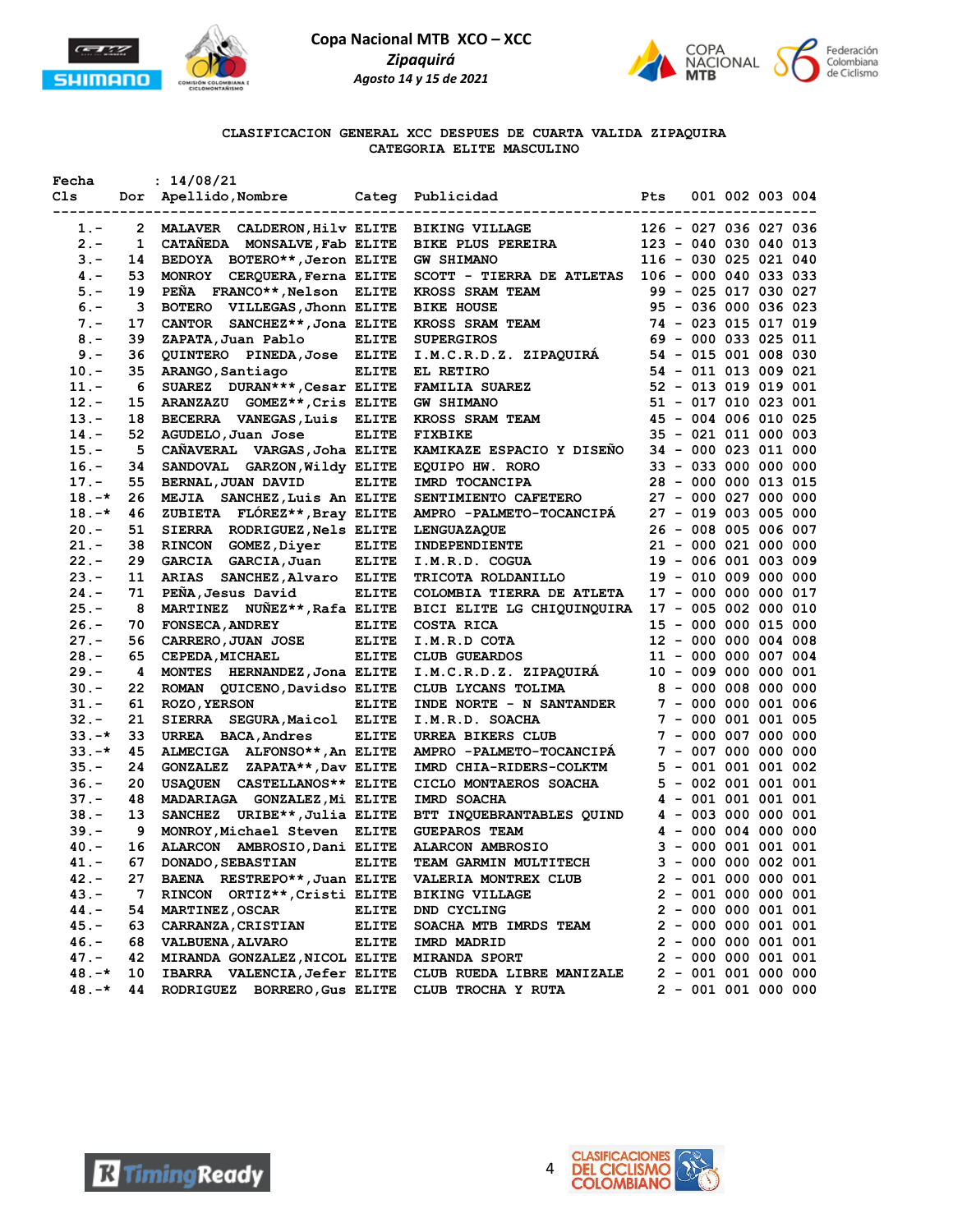



## **CLASIFICACION GENERAL XCC DESPUES DE CUARTA VALIDA ZIPAQUIRA CATEGORIA ELITE MASCULINO**

| Fecha    |                 | : 14/08/21                             |              |                                       |              |                       |                 |  |
|----------|-----------------|----------------------------------------|--------------|---------------------------------------|--------------|-----------------------|-----------------|--|
| Cls      | Dor             |                                        |              | Apellido, Nombre Cateq Publicidad Pts |              |                       | 001 002 003 004 |  |
|          |                 |                                        |              |                                       |              |                       |                 |  |
| $50. -*$ | 12 <sub>1</sub> | GOMEZ, Mauricio ELITE<br>RODAS         |              | CLUB CORAZON CICLISTICO               |              | $1 - 000 001 000 000$ |                 |  |
| $50. -*$ | 23              | GRANADA PATIÑO, Alejan ELITE           |              | LIGA CICLISMO DE CALDAS               | $\mathbf{1}$ | $-000001000000$       |                 |  |
| $50. -*$ | 25              | VALBUENA RINCON**, Mar ELITE           |              | IMRD CHIA-RIDERS                      | $\mathbf{1}$ | $-001000000000$       |                 |  |
| $50. -*$ | 28              | ARANGO ESCOBAR, Martin ELITE           |              | <b>VALLE</b>                          | $\mathbf{1}$ | $-000001000000$       |                 |  |
| $50. -*$ | 31              | GARZÓN, Diego ELITE                    |              | I.M.R.D. COGUA                        | $\mathbf{1}$ | $-001000000000$       |                 |  |
| $50. -*$ | 32              | ALVAREZ SALAR, Yuber ELITE             |              | I.M.R.D. COGUA                        | $\mathbf{1}$ | $-001000000000$       |                 |  |
| $50. -*$ | 37              | <b>PUENTES, Andres</b><br><b>ELITE</b> |              | LIGA DE CICLISMO DEL META             | $\mathbf{1}$ | $-000001000000$       |                 |  |
| $50. -*$ | 41              | CHARFUELAN CORDOBA, Ma ELITE           |              | LIGA CICLISMO DE NARIÑO               |              | $1 - 001 000 000 000$ |                 |  |
| $50. -*$ | 43              | ECHEVERRI ESCOBAR**, A ELITE           |              | KOSTA AZUL GIANT                      |              | $1 - 001 000 000 000$ |                 |  |
| $50. -*$ | 47              | PINZON HURTAIZ, Oscar                  | <b>ELITE</b> | I.M.C.R.D.Z. ZIPAQUIRÁ                | $\mathbf{1}$ | $-001000000000$       |                 |  |
| $50. -*$ | 50              | CABALLERO LAGOS, Sergi ELITE           |              | CLUB APEX                             | $\mathbf{1}$ | $-001000000000$       |                 |  |
| $50. -*$ | 57              | <b>LAMPREA, OSCAR</b>                  | <b>ELITE</b> | ZIPAQUIRA                             |              | $1 - 000 000 001 000$ |                 |  |
| $50. -*$ | 58              | PACHECO, DAVID                         | ELITE        | INDE NORTE - N SANTANDER              | $\mathbf{1}$ | $-000000001000$       |                 |  |
| $50. -*$ | 59              | <b>MANTILLA, RICARDO</b>               | <b>ELITE</b> | INDE NORTE - N SANTANDER              | $\mathbf{1}$ | $-000000001000$       |                 |  |
| $50. -*$ | 60              | <b>TELLEZ, FERNANDO</b>                | <b>ELITE</b> | INDE NORTE - N SANTANDER              | $\mathbf{1}$ | $-000000001000$       |                 |  |
| $50. -*$ | 62              | <b>OSPINA, GABRIEL</b>                 | <b>ELITE</b> | TRIPLEX POWER MTB                     | $\mathbf{1}$ | $-000000001000$       |                 |  |
| $50. -*$ | 64              | <b>RODRIGUEZ, EDWIN</b>                | <b>ELITE</b> | LICI META                             |              | $1 - 000 000 001 000$ |                 |  |
| $50. -*$ | 66              | <b>RUGUERI, NILSON</b>                 | <b>ELITE</b> | <b>RUEDA LIBRE MANIZALES</b>          | $\mathbf{1}$ | $-000000001000$       |                 |  |



**R** Timing Ready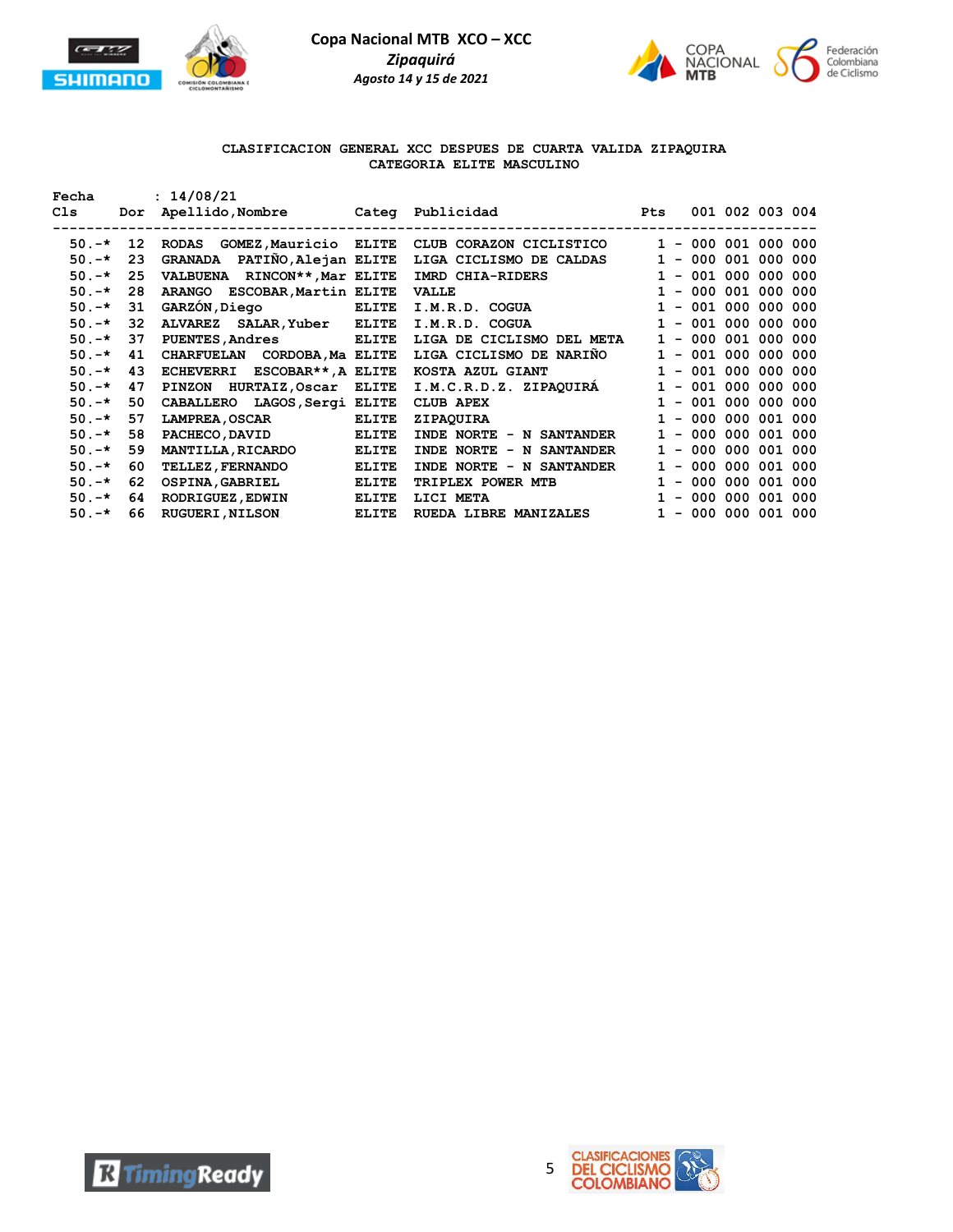



#### **CLASIFICACION CUARTA VALIDA XCC ZIPAQUIRA CATEGRORIA MASTER UNICA**

| Fecha             | : 14/08/21                               |               |                                                                            |           |             |
|-------------------|------------------------------------------|---------------|----------------------------------------------------------------------------|-----------|-------------|
| C1s               | ----------------------------             |               | Dor Apellido, Nombre Categ Publicidad<br>--------------------------------- | Tiempos   | Diferencia  |
| 1                 | 601 FLORES, Oscar MASTER PACHO XC        |               | 00:17:52                                                                   |           |             |
| $\overline{2}$    | 720 SANCHEZ, Fabian MASTER               |               | <b>CYCLING</b>                                                             | 00:17:55  | 3 seg.      |
| 3                 |                                          |               | 510 JIMENEZ, Daniel MASTER MANZUR SIN FRONTERAS 00:18:47 55 seq.           |           |             |
| 4                 | 512 DURAN, Yesid MASTER DURAN GARZON     |               |                                                                            | 00:19:30  | $1:38$ min. |
| 5                 |                                          |               | 609 SEGURA, Deibys MASTER ADVENTURE MADRID MTB 00:19:30                    |           | $1:38$ min. |
| 6                 |                                          |               | 608 PENAGOS, Pablo MASTER SPECIALIZED TUGÓ MIN DEP                         | 00:19:45  | $1:53$ min. |
| 7                 | 617 MONTOYA, Miquel angel MASTER RUTA 29 |               |                                                                            | 00:19:45  | $1:53$ min. |
| 8                 | 626 MAHECHA, Luis                        | <b>MASTER</b> | SOACHA AVANZA                                                              | 00:20:06  | $2:14$ min. |
| 9                 |                                          |               | 719 MARTINEZ,Rafael MASTER IMRD COGUA                                      | 00:20:12  | $2:20$ min. |
| 10                | 819 GUEVARA, Juan MASTER                 |               | CAJICA                                                                     | 00:20:16  | $2:24$ min. |
| 11                | 603 SANTANA, Jose MASTER RIDERS          |               |                                                                            | 00:20:22  | $2:30$ min. |
| $12 \overline{ }$ |                                          |               | 502 VILLARAGA, Hollman MASTER I.M.C.R.D.Z. ZIPAQUIRÁ 00:21:36              |           | $3:44$ min. |
| 13                |                                          |               | 604 RODRIGUEZ, Victor MASTER I.M.R.D. COGUA 00:21:58                       |           | $4:06$ min. |
| 14                |                                          |               | 605 HERRERA, Jairo MASTER CLUB CICLO FORTALEZA                             | $-1$ VTA  |             |
| 15                |                                          |               | 621 BEJARANO, Jimmy MASTER CLUB CORAZON CICLISTICO                         | $-1$ VTA  |             |
| 16                | 505 CASTRO, Carlos MASTER                |               | ADVENTURE MADRID MTB                                                       | $-1$ VTA  |             |
| 17                | 804 GUTIERREZ, Frederik                  | <b>MASTER</b> | IMRD CHIA-RIDERS                                                           | $-2$ VTAS |             |
| 18                | 606 VALENCIA, Darwin                     | <b>MASTER</b> | TEAM DARWIN VALENCIA                                                       | -2 VTAS   |             |
| 19                | 718 PUENTES, Eliecer MASTER              |               | <b>GUEPARDOS</b>                                                           | $-2$ VTAS |             |
| 20                | 706 RODRIGUEZ, Edwin MASTER              |               | SOACHA MTB IMRDS TEAM -2 VTAS                                              |           |             |
| 21                | 805 VARGAS, Omar MASTER                  |               | IMRD CHIA- RIDERS                                                          | $-3$ VTAS |             |
| 22                | 517 POLANCO, Diego MASTER                |               | CLUB RUEDA LIBRE                                                           | -3 VTAS   |             |

**Corredores clasificados : 22**



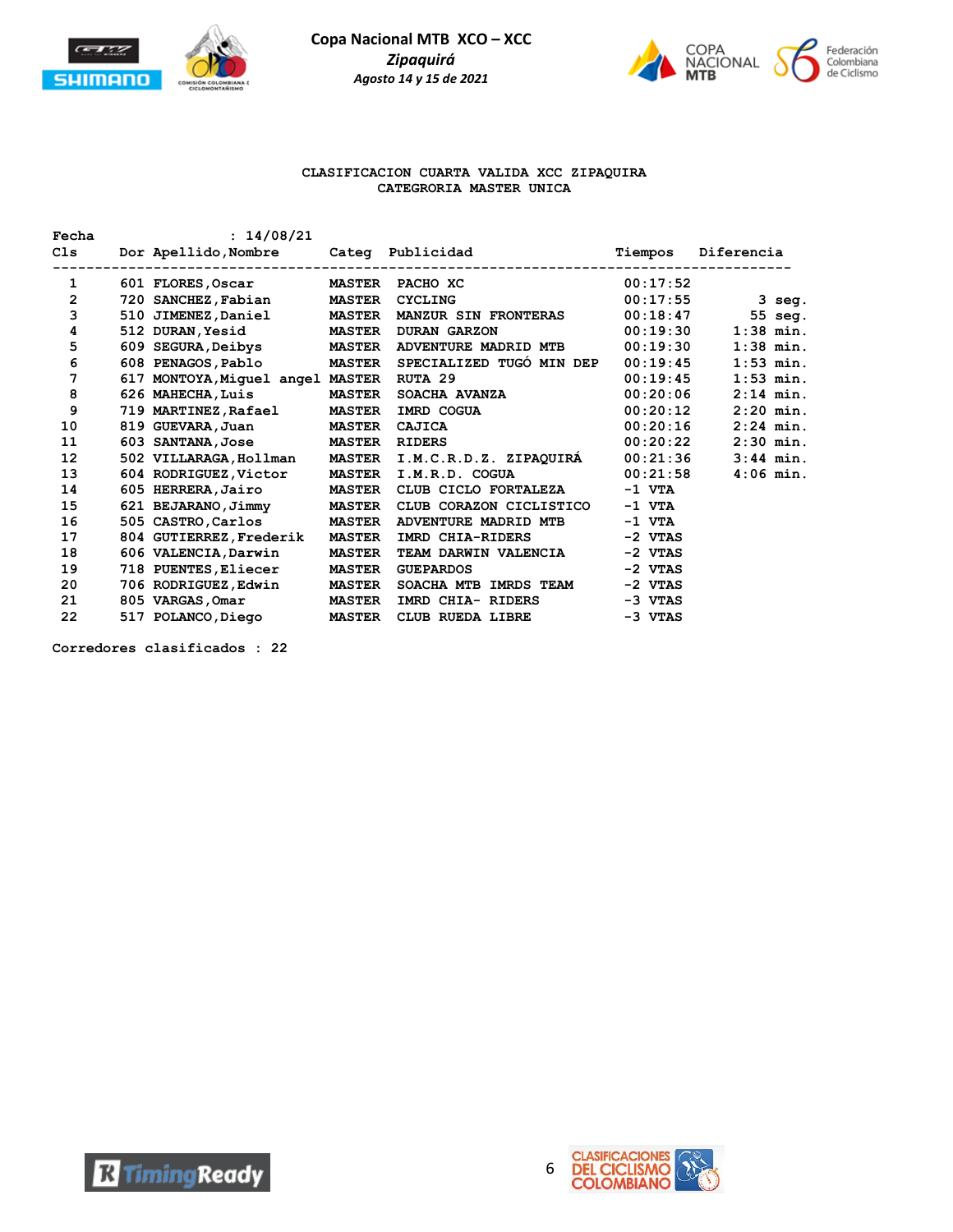



## **CLASIFICACION GENERAL XCC DESPUES DE CUARTA VALIDA ZIPAQUIRA CATEGORIA MASTER UNICA**

| Fecha                        |     | : 14/08/21                             |                                |                                                   |     |  |                                               |  |
|------------------------------|-----|----------------------------------------|--------------------------------|---------------------------------------------------|-----|--|-----------------------------------------------|--|
| C1s                          | Dor | Apellido, Nombre                       |                                | Categ Publicidad                                  | Pts |  | 001 002 003 004                               |  |
| $1. -$                       | 601 | FLORES, Oscar                          | <b>MASTER</b>                  | . _ _ _ _ _ _ _ _ _ _ _ _ _ _ _ _ _ _<br>PACHO XC |     |  | 152 - 036 036 040 040                         |  |
| $2 -$                        | 610 | <b>GARCIA, Luis</b>                    | <b>MASTER</b>                  | KAMIKAZE ESPACIO Y DISEÑO                         |     |  | 106 - 040 030 036 000                         |  |
| $3 -$                        | 608 | PENAGOS, Pablo                         | <b>MASTER</b>                  | SPECIALIZED TUGO MIN DEP                          |     |  | 95 - 000 040 030 025                          |  |
| $4. -$                       | 502 | VILLARAGA, Hollman                     | <b>MASTER</b>                  | I.M.C.R.D.Z. ZIPAQUIRA                            |     |  | 72 - 019 023 017 013                          |  |
| $5. -$                       | 707 | BOTERO, Jhon                           | <b>MASTER</b>                  | <b>BIKE HOUSE</b>                                 |     |  | 66 - 000 033 033 000                          |  |
| $6. -$                       | 512 | <b>DURAN, Yesid</b>                    | <b>MASTER</b>                  | <b>DURAN GARZON</b>                               |     |  | 62 - 000 011 021 030                          |  |
| $7 -$                        | 510 | JIMENEZ, Daniel                        | <b>MASTER</b>                  | MANZUR SIN FRONTERAS                              |     |  | $60 - 000 000 027 033$                        |  |
| $8 -$                        | 604 | RODRIGUEZ, Victor                      | <b>MASTER</b>                  | I.M.R.D. COGUA                                    |     |  | $60 - 021 017 011 011$                        |  |
| $9 -$                        | 720 | SANCHEZ, Fabian                        | <b>MASTER</b>                  | <b>CYCLING</b>                                    |     |  | 59 - 000 000 023 036                          |  |
| $10. -$                      | 617 | MONTOYA, Miquel angel                  | <b>MASTER</b>                  | RUTA 29                                           |     |  | 56 - 033 000 000 023                          |  |
| $11. -$                      | 616 | NEUSA, Brayan                          | <b>MASTER</b>                  | <b>GUEPARDOS EFD</b>                              |     |  | 54 - 027 027 000 000                          |  |
| $12 -$                       | 615 | DUQUE, Jhon fredy                      | <b>MASTER</b>                  | <b>MANZUR</b>                                     |     |  | 48 - 023 025 000 000                          |  |
| $13.-* 611$                  |     | ARANGO, Andres                         | <b>MASTER</b>                  | RUTA 29                                           |     |  | 30 - 030 000 000 000                          |  |
| $13.-*1001$                  |     | GOMEZ, Marco                           | <b>MASTER</b>                  | IMRD CHIA RIDERS                                  |     |  | 30 - 015 000 015 000                          |  |
| $15. -$                      | 605 | HERRERA, Jairo                         | <b>MASTER</b>                  | CLUB CICLO FORTALEZA                              |     |  | 28 - 000 009 009 010                          |  |
| $16. -$                      | 714 | <b>GONZALEZ, Felipe</b>                | <b>MASTER</b>                  | FREEVIA PAST CESAR RESTRE                         |     |  | 28 - 000 015 013 000                          |  |
| $17. -$                      | 609 | <b>SEGURA, Deibys</b>                  | <b>MASTER</b>                  | ADVENTURE MADRID MTB                              |     |  | 27 - 000 000 000 027                          |  |
| $18. -$                      | 606 | VALENCIA, Darwin                       | <b>MASTER</b>                  | TEAM DARWIN VALENCIA                              |     |  | 25 - 000 000 019 006                          |  |
| $19. -* 503$                 |     | SILVA, Juan                            | <b>MASTER</b>                  | PEREIRA                                           |     |  | 25 - 025 000 000 000                          |  |
| $19. -* 701$                 |     | CORTES, Carlos                         | <b>MASTER</b>                  | IMRD TOCANCIPA                                    |     |  | 25 - 000 000 025 000                          |  |
| $21. -$                      | 603 | <b>SANTANA, Jose</b>                   | <b>MASTER</b>                  | <b>RIDERS</b>                                     |     |  | 24 - 009 000 000 015                          |  |
| $22 -$                       | 626 | <b>MAHECHA, Luis</b>                   | <b>MASTER</b>                  | SOACHA AVANZA                                     |     |  | 21 - 000 000 000 021                          |  |
| $23 -$                       | 703 | DIAZ, Manuel                           | <b>MASTER</b>                  | <b>MANZUR</b>                                     |     |  | 21 - 000 021 000 000                          |  |
| $24. -$                      | 621 | BEJARANO, Jimmy                        | <b>MASTER</b>                  | CLUB CORAZON CICLISTICO                           |     |  | 20 - 000 006 005 009                          |  |
| $25. -$                      | 719 | MARTINEZ, Rafael                       | <b>MASTER</b>                  | IMRD COGUA                                        |     |  | 19 - 000 000 000 019                          |  |
| $26. -$                      | 804 | GUTIERREZ, Frederik                    | <b>MASTER</b>                  | IMRD CHIA-RIDERS                                  |     |  | 19 - 000 005 007 007                          |  |
| $27. -$                      | 504 | LASSO, Jorge                           | <b>MASTER</b>                  | INDEPENDIENTE                                     |     |  | 19 - 000 019 000 000                          |  |
| $28. -$                      | 819 | GUEVARA, Juan                          | <b>MASTER</b>                  | CAJICA                                            |     |  | 17 - 000 000 000 017                          |  |
| $29. -$                      | 607 | TORRES, Juan                           | <b>MASTER</b>                  | I.M.C.R.D.Z. ZIPAQUIRA                            |     |  | 17 - 017 000 000 000                          |  |
| $30 -$                       | 507 | LASSO, Edward                          | <b>MASTER</b>                  | CONS EDWARD LASSO                                 |     |  | 16 - 000 013 003 000                          |  |
| $31 -$                       | 706 | RODRIGUEZ, Edwin                       | <b>MASTER</b>                  | SOACHA MTB IMRDS TEAM                             |     |  | 15 - 007 004 000 004                          |  |
| $32 -$                       | 511 | DE LA CRUZ, Cristian                   | <b>MASTER</b>                  | CLUB RUEDA LIBRE                                  |     |  | 14 - 006 008 000 000                          |  |
| $33 -$                       | 708 | MARIN, Faber                           | <b>MASTER</b>                  | A DOS RUEDAS MANZUR                               |     |  | 13 - 013 000 000 000                          |  |
| $34. -$                      | 505 | CASTRO, Carlos                         | <b>MASTER</b>                  | ADVENTURE MADRID MTB                              |     |  | 12 - 000 000 004 008                          |  |
| $35. -$                      | 506 | TIPAZ, Alvaro                          | <b>MASTER</b>                  | LIGA CICLISMO DE NARIÑO                           |     |  | 11 - 011 000 000 000                          |  |
| $36. -* 721$                 |     | CHITIVA, Jimmy                         | <b>MASTER</b>                  | TRIPLEX POWER MTB                                 |     |  | 10 - 000 000 010 000                          |  |
| $36. -* 802$                 |     | <b>TRIANA, Fernando</b>                | <b>MASTER</b>                  | <b>VALLE</b>                                      |     |  | 10 - 000 010 000 000                          |  |
| $36. -* 803$<br>$39. -* 519$ |     | BETANCUR, Jhon                         | <b>MASTER</b>                  | BTT INQUEBRANTABLES QUIND<br>IMRD MADRID          |     |  | 10 - 010 000 000 000<br>$8 - 000 000 008 000$ |  |
| $39. -* 618$                 |     | NARANJO, Yeison                        | <b>MASTER</b>                  | I.M.C.R.D.Z. ZIPAQUIRA                            |     |  | $8 - 008 000 000 000$                         |  |
| $41. -$                      | 718 | ARAOS, Jaime                           | <b>MASTER</b><br><b>MASTER</b> | <b>GUEPARDOS</b>                                  |     |  | $7 - 000 002 000 005$                         |  |
| $42 -$                       | 705 | PUENTES, Eliecer                       | <b>MASTER</b>                  | CICLOMONTAÑEROS SOACHA                            |     |  | 7 - 000 007 000 000                           |  |
| $43 -$                       | 508 | MADARIAGA, Antonio<br>DARAVIÑA, Maycol | <b>MASTER</b>                  | CONS EDWARD LASSO                                 |     |  | $6 - 000 000 006 000$                         |  |
| $44. -$                      | 805 | VARGAS, Omar                           | <b>MASTER</b>                  | IMRD CHIA- RIDERS                                 |     |  | $5 - 000 000 002 003$                         |  |
| $45. -$                      | 517 | POLANCO, Diego                         | <b>MASTER</b>                  | CLUB RUEDA LIBRE                                  |     |  | $3 - 000001000002$                            |  |
| $46. -$                      | 514 | BOLAÑOS, Otoniel                       | <b>MASTER</b>                  | ADVENTURE MADRID MTB                              |     |  | $3 - 000003000000$                            |  |
| $47. -$                      | 509 | RESTREPO, Mario                        | <b>MASTER</b>                  | PEDALEANDO SUEÑOS                                 |     |  | $1 - 000001000000$                            |  |
|                              |     |                                        |                                |                                                   |     |  |                                               |  |



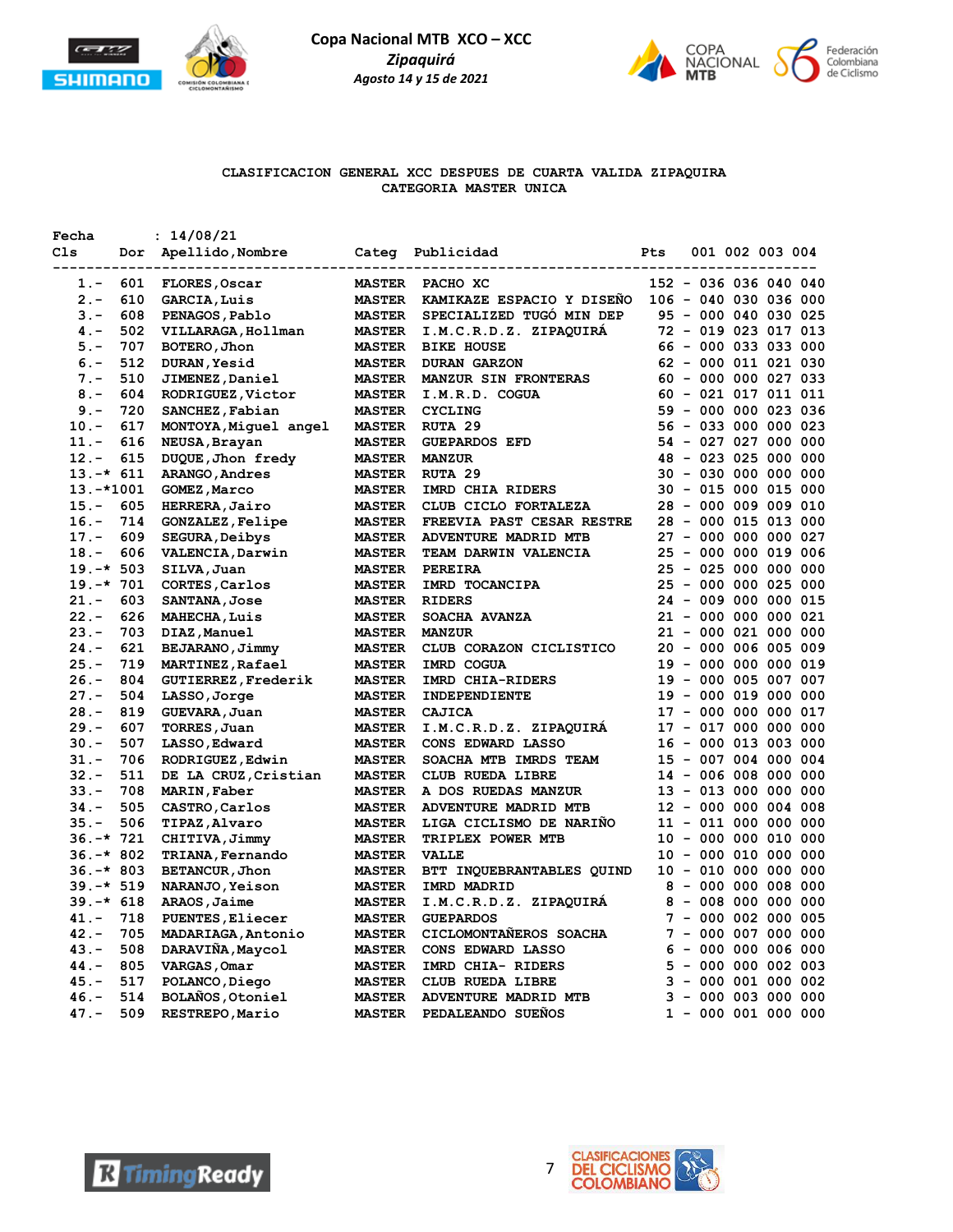



## **CLASIFICACION CUARTA VALIDA XCC ZIPAQUIRA CATEGRORIA JUNIOR**

| 1                       |  | 228 LANDETA PALACIOS, Jh JUNIOR JG SPORT TRAINING<br>202 SANCHEZ BELLO, Juan JUNIOR BIKING VILLAGE<br>207 ANTONIO SOLANO, Yime JUNIOR CONSIGNACION TALENTOS<br>207 ANTONIO SOLANO, Yime JUNIOR CONSIGNACION TALENTOS<br>230 TORO RIAS     |             |
|-------------------------|--|-------------------------------------------------------------------------------------------------------------------------------------------------------------------------------------------------------------------------------------------|-------------|
| $\overline{2}$          |  |                                                                                                                                                                                                                                           |             |
| $\overline{3}$          |  |                                                                                                                                                                                                                                           |             |
| $\overline{\mathbf{4}}$ |  |                                                                                                                                                                                                                                           |             |
| 5                       |  |                                                                                                                                                                                                                                           |             |
| 6                       |  |                                                                                                                                                                                                                                           | $1:26$ min. |
| $7\overline{ }$         |  | 204 TORRES RAMIREZ, Javi JUNIOR BIKING VILLAGE 00:25:32<br>219 PABON BASTIAS, Alex JUNIOR TEAM DARWIN VALENCIA 00:25:46                                                                                                                   | $1:40$ min. |
| 8                       |  | 223 NAVARRETE GÓMEZ, Seb JUNIOR I.M.R.D. COGUA $00:25:48$<br>250 CASTILLO, ALEXANDER JUNIOR AMPRO PALMETO TOCANCIPÁ $00:25:50$                                                                                                            | $1:42$ min. |
| 9                       |  |                                                                                                                                                                                                                                           | $1:44$ min. |
| 10                      |  | 261 GONZALEZ, Juan Esteba JUNIOR IMRD ZIPAQUIRA 00:25:57                                                                                                                                                                                  | $1:51$ min. |
| 11                      |  | 212 BERNAL BOSSA, Daniel JUNIOR IMRD CHIA-RIDERS 00:26:05                                                                                                                                                                                 | $1:59$ min. |
| 12 <sup>°</sup>         |  | 220 AHUMADA ALARCON, Jua JUNIOR I.M.R.D. COGUA 00:26:05<br>234 MORENO CLAVIJO, Juan JUNIOR AMPRO PALMETO TOCANCIPÁ 00:26:14                                                                                                               | $1:59$ min. |
| 13                      |  |                                                                                                                                                                                                                                           | $2:08$ min. |
| 14                      |  | 210 QUIMBAYA AGUIAR, Jua JUNIOR TEAM GARMIN MULTITECH 00:26:44 2:38 min.<br>237 VALENCIA BUITRAGO, V JUNIOR KAMIKAZE ESPACIO Y DISEÑO 00:26:47 2:41 min.                                                                                  |             |
| 15                      |  |                                                                                                                                                                                                                                           |             |
| 16                      |  | 237 VALENCIA BUITKAGO, V JUNIOR KAMIKAZE ESPACIO Y DISENO 00:26:4<br>225 GARNICA AHUMADA, Yul JUNIOR EQUIPO HW. RORO -2 VTS<br>218 ECHEVERRY DURANGO, J JUNIOR GW SHIMANO -2 VTS<br>241 CAÑON, Maicol JUNIOR IMRD ZIPAQUIRA -3 VTS<br>263 |             |
| 17 <sub>2</sub>         |  |                                                                                                                                                                                                                                           |             |
| 18                      |  |                                                                                                                                                                                                                                           |             |
| 19                      |  |                                                                                                                                                                                                                                           |             |
| 20                      |  |                                                                                                                                                                                                                                           |             |
| 21                      |  |                                                                                                                                                                                                                                           |             |
| 22                      |  |                                                                                                                                                                                                                                           |             |
| 23                      |  |                                                                                                                                                                                                                                           |             |
| 24                      |  |                                                                                                                                                                                                                                           |             |
| 25                      |  |                                                                                                                                                                                                                                           |             |
| 26                      |  |                                                                                                                                                                                                                                           |             |
| 27                      |  |                                                                                                                                                                                                                                           |             |
| 28                      |  | 216 CASTAÑO ROJAS, Juan JUNIOR VALERIA MONTREX CLUB -4 VTS<br>262 CASTELLANOS, Sergio JUNIOR IMRD ZIPAQUIRA -4 VTS                                                                                                                        |             |
| 29                      |  |                                                                                                                                                                                                                                           |             |
| 30 <sub>2</sub>         |  | 239 CARDONA LONDOÑO, Mai JUNIOR PASTELERIA CESAR RESTREPO -4 VTS                                                                                                                                                                          |             |
| 31                      |  | 217 CAÑAS CANO, Alejandr JUNIOR VALERIA MONTREX CLUB -4 VTS<br>222 ROZO CÁRDENAS, Danie JUNIOR I.M.R.D. COGUA -5 VTS<br>266 FEO, Justin Esteban JUNIOR IMRD CHIA RIDERS -5 VTS                                                            |             |
| 32                      |  |                                                                                                                                                                                                                                           |             |
| 33                      |  |                                                                                                                                                                                                                                           |             |

**Corredores clasificados : 33**

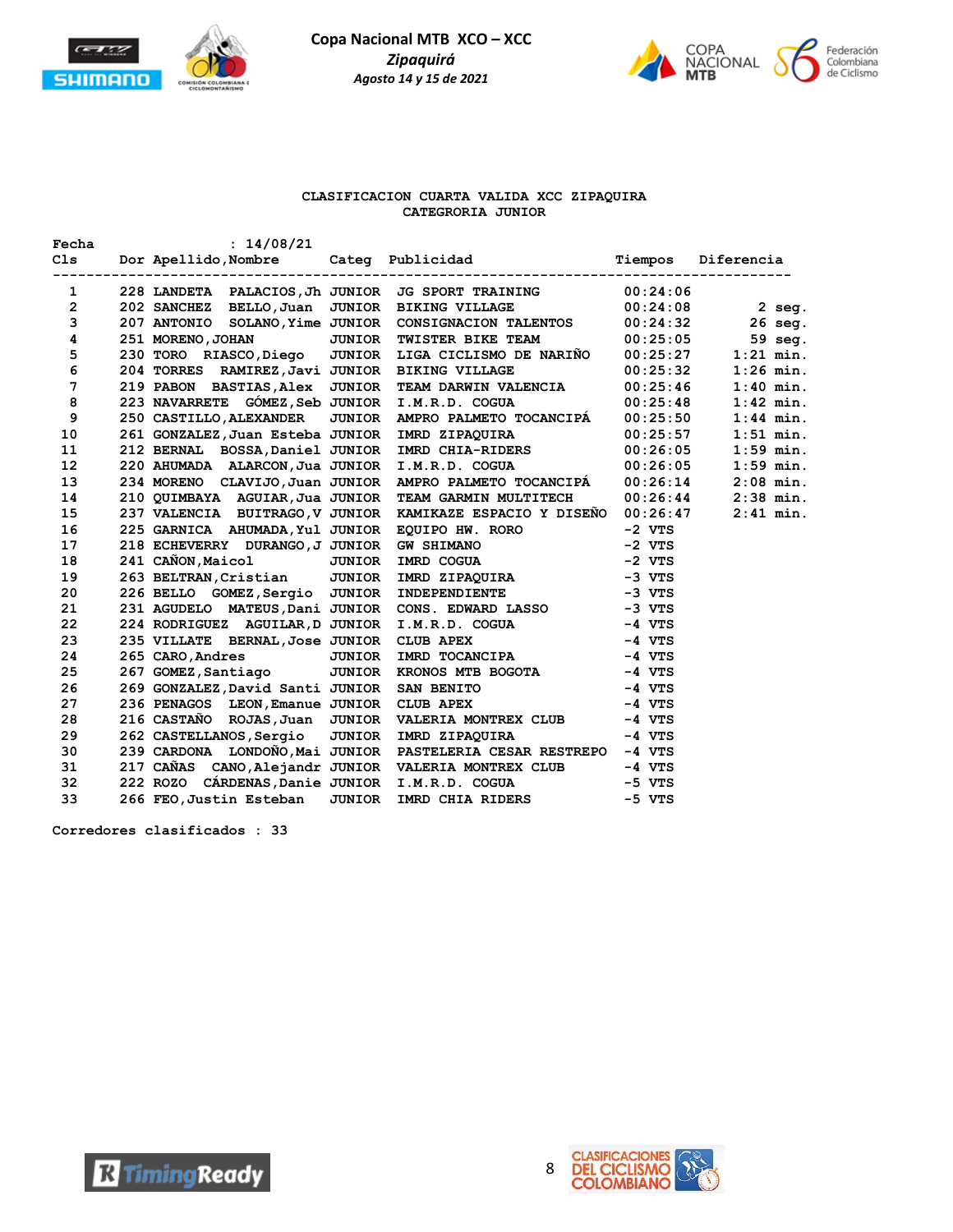



# **CLASIFICACION GENERAL XCC DESPUES DE CUARTA VALIDA ZIPAQUIRA CATEGORIA JUNIOR**

| Fecha<br>Cls |     | : 14/08/21<br>Dor Apellido, Nombre Categ Publicidad |               |                           | Pts                   |                          |  |                        | 001 002 003 004       |
|--------------|-----|-----------------------------------------------------|---------------|---------------------------|-----------------------|--------------------------|--|------------------------|-----------------------|
| $1 -$        | 202 | <b>SANCHEZ</b><br>BELLO, Juan                       | <b>JUNIOR</b> | <b>BIKING VILLAGE</b>     | 145 - 040 033 036 036 |                          |  |                        |                       |
| $2 -$        | 228 | PALACIOS, Jhon JUNIOR<br><b>LANDETA</b>             |               | <b>JG SPORT TRAINING</b>  | 130 - 021 036 033 040 |                          |  |                        |                       |
| $3 -$        | 207 | <b>ANTONIO</b><br>SOLANO, Yimer                     | <b>JUNIOR</b> | CONSIGNACION TALENTOS     | 122 - 019 040 030 033 |                          |  |                        |                       |
| $4 -$        | 223 | GÓMEZ, Sebas JUNIOR<br><b>NAVARRETE</b>             |               | I.M.R.D. COGUA            | 102 - 033 021 027 021 |                          |  |                        |                       |
| $5. -$       | 219 | <b>PABON</b><br><b>BASTIAS, Alex</b>                | <b>JUNIOR</b> | TEAM DARWIN VALENCIA      | 101 - 030 025 023 023 |                          |  |                        |                       |
| $6. -$       | 201 | <b>GOMEZ</b><br>GOMEZ, Camilo                       | <b>JUNIOR</b> | SPECIALIZED TUGO MIN DEP  |                       |                          |  | 76 - 036 000 040 000   |                       |
| $7. -$       | 220 | <b>AHUMADA</b><br>ALARCON, Juan                     | <b>JUNIOR</b> | I.M.R.D. COGUA            |                       |                          |  | 68 - 023 019 013 013   |                       |
| $8 -$        | 231 | AGUDELO MATEUS, Daniel JUNIOR                       |               | CONS. EDWARD LASSO        |                       |                          |  | 58 - 000 030 025 003   |                       |
| $9 -$        | 237 | VALENCIA BUITRAGO, Vic JUNIOR                       |               | ALCALDIA EL AGUILA VALLE  |                       |                          |  | 54 - 017 023 005 009   |                       |
| $10. -$      | 251 | MORENO, JOHAN                                       | <b>JUNIOR</b> | <b>TWISTER BIKE TEAM</b>  |                       |                          |  | 51 - 000 000 021 030   |                       |
| $11. -$      | 210 | QUIMBAYA AGUIAR, Juan                               | <b>JUNIOR</b> | TEAM GARMIN MULTITECH     |                       |                          |  | 49 - 013 017 009 010   |                       |
| $12. -$      | 204 | TORRES RAMIREZ, Javier JUNIOR                       |               | <b>BIKING VILLAGE</b>     |                       |                          |  | 48 - 006 000 017 025   |                       |
| $13 -$       | 206 | FRANCO, Sebas JUNIOR<br>CARRILLO                    |               | CONSGINACION TALENTOS     |                       |                          |  | 43 - 005 027 011 000   |                       |
| $14. -$      | 215 | HERNÁNDEZ GAMBA, Julia JUNIOR                       |               | IMRD CHIA-RIDERS          |                       |                          |  | 42 - 027 015 000 000   |                       |
| $15. -$      | 212 | BERNAL BOSSA, Daniel                                | <b>JUNIOR</b> | IMRD CHIA-RIDERS          |                       |                          |  | 36 - 001 010 010 015   |                       |
| $16. -$      | 230 | TORO RIASCO, Diego                                  | <b>JUNIOR</b> | LIGA CICLISMO DE NARINO   |                       |                          |  | 35 - 008 000 000 027   |                       |
| $17. -$      | 250 | <b>CASTILLO, ALEXANDER</b>                          | <b>JUNIOR</b> | AMPRO PALMETO TOCANCIPA   |                       |                          |  | 34 - 000 000 015 019   |                       |
| $18. -$      | 225 | GARNICA AHUMADA, Yulia JUNIOR                       |               | EQUIPO HW. RORO           |                       |                          |  | 34 - 025 000 001 008   |                       |
| $19. -$      | 227 | ARANGO, Sebastian                                   | <b>JUNIOR</b> | <b>RUEDA LIBRE</b>        |                       |                          |  | 28 - 015 013 000 000   |                       |
| $20 -$       | 218 | ECHEVERRY DURANGO, Jua JUNIOR                       |               | <b>GW SHIMANO</b>         |                       |                          |  | 25 - 011 000 007 007   |                       |
| $21 -$       | 253 | RODRIGUEZ, Hugo                                     | <b>JUNIOR</b> | SPECIALIZED TUGO MIN DEP  |                       |                          |  | 19 - 000 000 019 000   |                       |
| $22 -$       | 261 | GONZALEZ, Juan Esteban                              | <b>JUNIOR</b> | IMRD ZIPAQUIRA            |                       |                          |  | 17 - 000 000 000 017   |                       |
| $23 -$       | 234 | MORENO CLAVIJO, Juan                                | <b>JUNIOR</b> | AMPRO PALMETO TOCANCIPA   |                       |                          |  | 17 - 003 000 003 011   |                       |
| $24. -$      | 243 | <b>AVILA</b><br><b>VELEZ, Felipe</b>                | <b>JUNIOR</b> | LIGA DE CICLISMO DEL META |                       |                          |  | 17 - 000 011 006 000   |                       |
| $25. -$      | 226 | BELLO<br>GOMEZ, Sergio                              | <b>JUNIOR</b> | INDEPENDIENTE             |                       |                          |  | 11 - 007 000 000 004   |                       |
| $26. -$      | 241 | CAÑON, Maicol                                       | <b>JUNIOR</b> | IMRD COGUA                |                       |                          |  | 10 - 000 003 001 006   |                       |
| $27. -$      | 224 | RODRIGUEZ AGUILAR, Dan JUNIOR                       |               | I.M.R.D. COGUA            |                       |                          |  | $10 - 004 000 004 002$ |                       |
| $28. -$      | 235 | <b>VILLATE</b><br><b>BERNAL, Jose</b>               | <b>JUNIOR</b> | CLUB APEX                 |                       |                          |  | 10 - 001 000 008 001   |                       |
| $29. -$      | 209 | LOPEZ<br>SEPULVEDA, Kevin JUNIOR                    |               | STRONG BIKE TEAM PEREIRA  |                       |                          |  | 10 - 010 000 000 000   |                       |
| $30.-*203$   |     | RODRIGUEZ RINCON, Juli JUNIOR                       |               | <b>BIKING VILLAGE</b>     |                       |                          |  | $9 - 009 000 000 000$  |                       |
| $30.-*232$   |     | <b>SUAREZ</b><br><b>GONZALEZ,Julio JUNIOR</b>       |               | CONS. EDWARD LASSO        |                       |                          |  | $9 - 000 008 001 000$  |                       |
| $30.-*246$   |     | DAVILA, William                                     | <b>JUNIOR</b> | CLUB CORAZON CICLISTICO   |                       |                          |  | $9 - 000 009 000 000$  |                       |
| $33.-*242$   |     | <b>AMADOR</b><br><b>GARCIA, Steven</b>              | <b>JUNIOR</b> | CLUB CICLO ANZEA          |                       |                          |  | 7 - 000 007 000 000    |                       |
| $33.-*245$   |     | LOPEZ<br><b>MARIN, Albeiro</b>                      | <b>JUNIOR</b> | LIGA DE CICLISMO DEL META |                       |                          |  | $7 - 000006001000$     |                       |
| $35. -$      | 221 | MALAVER ALVAREZ, José                               | <b>JUNIOR</b> | I.M.R.D. COGUA            |                       |                          |  | $6 - 001 004 001 000$  |                       |
| $36. -$      | 263 | BELTRAN, Cristian                                   | <b>JUNIOR</b> | IMRD ZIPAQUIRA            |                       |                          |  | 5 - 000 000 000 005    |                       |
| $37 -$       | 236 | PENAGOS LEON, Emanuel                               | <b>JUNIOR</b> | CLUB APEX                 |                       |                          |  | $5 - 002 000 002 001$  |                       |
| $38 -$       | 240 | <b>SANCHEZ</b><br>SANCHEZ, Sergi JUNIOR             |               | I.M.R.D. COTA             | 5                     | $\overline{\phantom{a}}$ |  | 000 005 000 000        |                       |
| $39. -$      | 216 | <b>CASTAÑO</b><br>ROJAS, Juan                       | <b>JUNIOR</b> | VALERIA MONTREX CLUB      |                       |                          |  | $2 - 001 000 000 001$  |                       |
| $40. -$      | 239 | <b>CARDONA</b><br>LONDOÑO, Maico JUNIOR             |               | PASTELERIA CESAR RESTREPO |                       |                          |  | $2 - 001 000 000 001$  |                       |
| $41. -$      | 217 | CAÑAS<br>CANO, Alejandro                            | <b>JUNIOR</b> | VALERIA MONTREX CLUB      |                       |                          |  | 2 - 001 000 000 001    |                       |
| 42. –        | 222 | ROZO CARDENAS, Daniel                               | <b>JUNIOR</b> | I.M.R.D. COGUA            |                       |                          |  |                        | $2 - 001 000 000 001$ |
| $43.-*208$   |     | FAJARDO ARIAS, Pablo                                | <b>JUNIOR</b> | KAMIKAZE ESPACIO Y DISENO |                       |                          |  | $2 - 001 000 001 000$  |                       |
| $43. -* 244$ |     | LARA, Guillermo                                     | <b>JUNIOR</b> | LIGA DE CICLISMO DEL META |                       |                          |  | $2 - 000002000000$     |                       |
| $45. -$      | 265 | CARO, Andres                                        | <b>JUNIOR</b> | IMRD TOCANCIPA            |                       |                          |  | $1 - 000 000 000 001$  |                       |
| $46. -$      | 267 | GOMEZ, Santiago                                     | <b>JUNIOR</b> | KRONOS MTB BOGOTA         |                       |                          |  | 1 - 000 000 000 001    |                       |
| $47. -$      | 269 | GONZALEZ, David Santiag JUNIOR                      |               | SAN BENITO                |                       |                          |  | 1 - 000 000 000 001    |                       |
| $48. -$      | 262 | CASTELLANOS, Sergio                                 | <b>JUNIOR</b> | IMRD ZIPAQUIRA            | 1                     |                          |  |                        | $-000000000001$       |
| $49. -$      | 266 | FEO, Justin Esteban                                 | <b>JUNIOR</b> | IMRD CHIA RIDERS          |                       |                          |  | 1 - 000 000 000 001    |                       |
| $50.-*211$   |     | <b>MARTINEZ</b><br>HERNANDEZ, F1 JUNIOR             |               | <b>VALLE</b>              |                       |                          |  |                        | 1 - 000 001 000 000   |



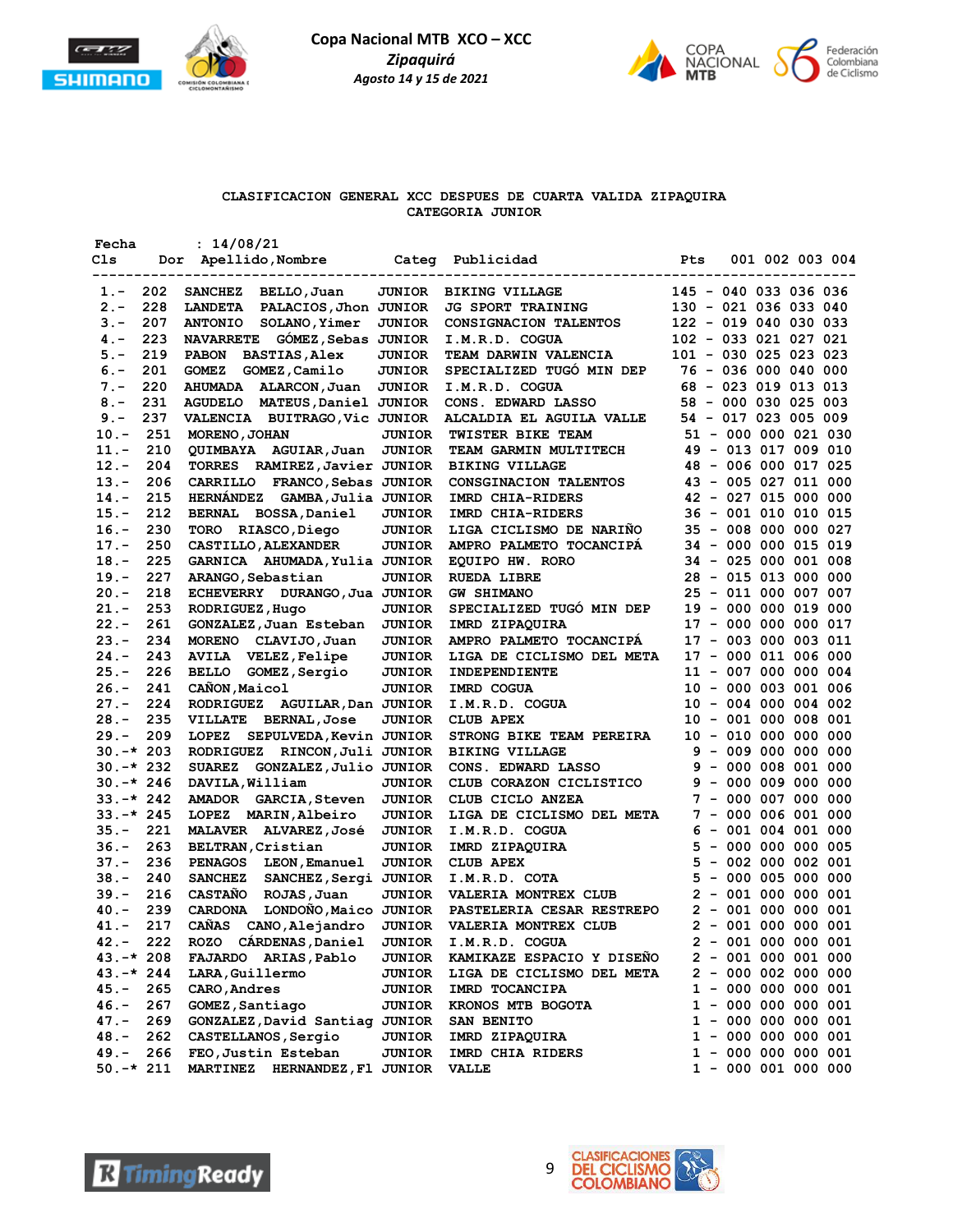



# **CLASIFICACION GENERAL XCC DESPUES DE CUARTA VALIDA ZIPAQUIRA CATEGORIA JUNIOR**

| Fecha<br>Cls | : 14/08/21<br>Dor Apellido, Nombre                        |               | Categ Publicidad                                      | <b>Pt.s</b> |                       | 001 002 003 004 |  |
|--------------|-----------------------------------------------------------|---------------|-------------------------------------------------------|-------------|-----------------------|-----------------|--|
|              | 50.-* 213 HERNÁNDEZ GAMBA, Juan JUNIOR IMRD CHIA-RIDERS   |               |                                                       |             | $1 - 001 000 000 000$ |                 |  |
|              | 50.-* 214 GOMEZ LARRARTE, Nicola JUNIOR IMRD CHIA-RIDERS  |               |                                                       |             | $1 - 001 000 000 000$ |                 |  |
| $50. -* 229$ |                                                           |               | ORTEGA RUANO, Yefersso JUNIOR LIGA CICLISMO DE NARIÑO |             | $1 - 001 000 000 000$ |                 |  |
|              | 50.-* 233 CASTAÑEDA ALVAREZ, Jua JUNIOR BICIMANIACOS TEAM |               |                                                       |             | $1 - 001 000 000 000$ |                 |  |
| $50. -* 247$ | <b>SANCHEZ, KEVIN</b>                                     | <b>JUNIOR</b> | IMRD TOCANCIPA                                        |             | $1 - 000 000 001 000$ |                 |  |
| $50. -* 248$ | <b>SALAZAR, SEBASTIAN</b>                                 | <b>JUNIOR</b> | INDE NORTE - N SANTANDER                              |             | $1 - 000 000 001 000$ |                 |  |
| $50. -* 249$ | <b>BENAVIDES, DAVID</b>                                   | JUNIOR        | CLUB DND                                              |             | $1 - 000 000 001 000$ |                 |  |



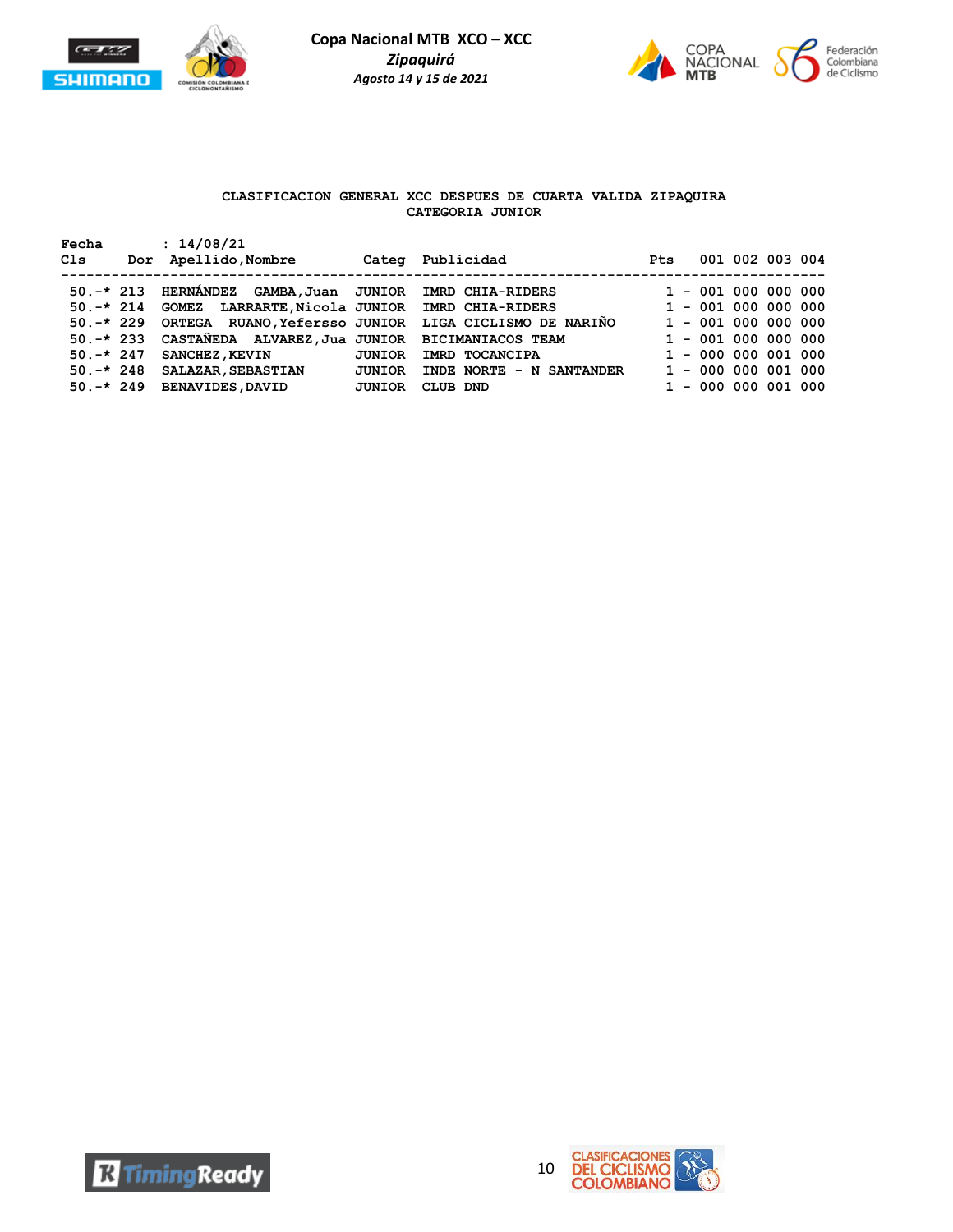



#### **CLASIFICACION CUARTA VALIDA XCC ZIPAQUIRA CATEGRORIA PREJUVENIL B**

| Fecha | : 14/08/21                       |               |                                                           |          |             |
|-------|----------------------------------|---------------|-----------------------------------------------------------|----------|-------------|
| C1s   | Dor Apellido, Nombre             |               | Categ Publicidad                                          | Tiempos  | Diferencia  |
|       |                                  | -----------   |                                                           |          |             |
| 1     | 308 ANTONIO, Diego               |               | PREJ-B CONSIGNACION TALENTOS                              | 00:21:09 |             |
| 2     | 339 GOMEZ, Johan                 |               | PREJ-B PASTELARIA CESAR RESTREPO                          | 00:22:01 | 52 seg.     |
| 3     | 312 GÓMEZ, Nestor                | <b>PREJ-B</b> | CLUB MONTAIN CATS CALDAS                                  | 00:22:09 | $1:00$ min. |
| 4     | 323 COLMENARES, Juan             | <b>PREJ-B</b> | EQUIPO HW. RORO                                           | 00:22:14 | $1:05$ min. |
| 5     | 306 HERNANDEZ, Angel             |               | PREJ-B AMPRO PALMETO-TOCANCIPA                            | 00:22:40 | $1:31$ min. |
| 6     | 330 CASTRO, Johan                |               | PREJ-B I.M.C.R.D.Z. ZIPAQUIRÁ                             | 00:22:40 | $1:31$ min. |
| 7     | 351 HERNANDEZ, Cristian          | <b>PREJ-B</b> | TWISTER BIKE TEAM                                         | 00:23:01 | $1:52$ min. |
| 8     | 328 SALAZAR, Carlos              |               | PREJ-B I.M.C.R.D.Z. ZIPAQUIRA                             | 00:23:11 | $2:02$ min. |
| 9     | 356 GUERRERO, Brandon            | <b>PREJ-B</b> | TEAM DARWIN VALENCIA                                      | 00:23:14 | $2:05$ min. |
| 10    | 322 JIMENEZ, Jonathan            | <b>PREJ-B</b> | EQUIPO HW. RORO                                           | 00:23:18 | $2:09$ min. |
| 11    | 316 VASQUEZ, David               | <b>PREJ-B</b> | <b>TEAM DARWIN VALENCIA</b>                               | 00:23:24 | $2:15$ min. |
| 12    | 315 VASQUEZ, Cesar               | <b>PREJ-B</b> | VALERIA MONTREX CLUB                                      | 00:23:56 | $2:47$ min. |
| 13    | 319 MURCIA, Jaider               | <b>PREJ-B</b> | I.M.R.D. COGUA                                            | 00:23:56 | $2:47$ min. |
| 14    | 332 GOMEZ, Antonio               | <b>PREJ-B</b> | SPECIALIZED TUGÓ MIN DEP                                  | 00:24:09 | $3:00$ min. |
| 15    | 334 SANDOVAL, Santiago           | <b>PREJ-B</b> | ADVENTURE MADRID MTB                                      | 00:24:54 | $3:45$ min. |
| 16    | 335 GARZON, Juan                 | <b>PREJ-B</b> | <b>CLUB APEX</b>                                          | $-2$ VTS |             |
| 17    | 331 MOLANO, Santiago             | <b>PREJ-B</b> | <b>GW SHIMANO</b>                                         | $-2$ VTS |             |
| 18    | 360 PATINO, Rafael               | <b>PREJ-B</b> | SOACHA MTB IMRDS TEAM                                     | $-2$ VTS |             |
| 19    | 367 JIMENEZ, Brayan Sneid PREJ-B |               | TWISTER BOGOTA                                            | $-2$ VTS |             |
| 20    | 343 AGUIAR, Daniel               | <b>PREJ-B</b> | VALLE                                                     | $-2$ VTS |             |
| 21    | 321 VARGAS, Felipe               | <b>PREJ-B</b> | <b>VARGAS ALBORNOZ</b>                                    | $-2$ VTS |             |
| 22    |                                  |               | 366 CANDIL, Juan sebastia PREJ-B CICLO FORTALEZA SESQUILE | $-2$ VTS |             |
| 23    | 305 ARRAZOLA, Jose               |               | PREJ-B I.M.R.D. COTA                                      | $-2$ VTS |             |
| 24    | 329 SANCHEZ, Julian              | <b>PREJ-B</b> | I.M.C.R.D.Z. ZIPAQUIRÁ                                    | $-3$ VTS |             |
| 25    | 364 BENAVIDES, Jaider Ale PREJ-B |               | IMRD ZIPAQUIRA                                            | $-3$ VTS |             |
| 26    | 326 MONTILLA, Angel              | <b>PREJ-B</b> | <b>TEAM DARWIN VALENCIA</b>                               | -3 VTS   |             |
| 27    | 309 SANTAMARIA, Julian           | <b>PREJ-B</b> | <b>GUEPARDOS</b>                                          | $-3$ VTS |             |
| 28    | 310 MORENO, Luis                 | <b>PREJ-B</b> | IMRD SOACHA CICLO SOACHA                                  | $-3$ VTS |             |
| 29    | 325 RODRIGUEZ, Jonathan          | <b>PREJ-B</b> | EQUIPO HW. RORO                                           | $-3$ VTS |             |
| 30    | 361 CASTRO, Lucas                | <b>PREJ-B</b> | EVOLUC FEM LIGA DE BOGOTA -3 VTS                          |          |             |
| 31    | 365 TOQUICA, Johan Esteba PREJ-B |               | IMRD CHIA RIDERS                                          | $-3$ VTS |             |
| 32    | 327 MUÑOZ, Luis                  | <b>PREJ-B</b> | TEAM DARWIN VALENCIA                                      | $-3$ VTS |             |
| 33    | 324 RODRIGUEZ, David             | <b>PREJ-B</b> | EQUIPO HW. RORO                                           | $-3$ VTS |             |
| 34    | 320 OTÁLORA, Duban               | <b>PREJ-B</b> | I.M.R.D. COGUA                                            | $-3$ VTS |             |
| 35    | 318 AGUILAR, Juan                | <b>PREJ-B</b> | I.M.R.D. COGUA                                            | $-3$ VTS |             |
| 36    | 307 MURCIA, Javier               | <b>PREJ-B</b> | <b>BIKING VILLAGE</b>                                     | $-3$ VTS |             |
| 37    | 350 ZAPATA, Alejandro            | PREJ-B        | <b>GW SHIMANO</b>                                         | $-4$ VTS |             |
| 38    | 344 GUZMAN, Brandon              | PREJ-B        | IMRD SOACHA                                               | $-4$ VTS |             |

**Corredores clasificados : 38**



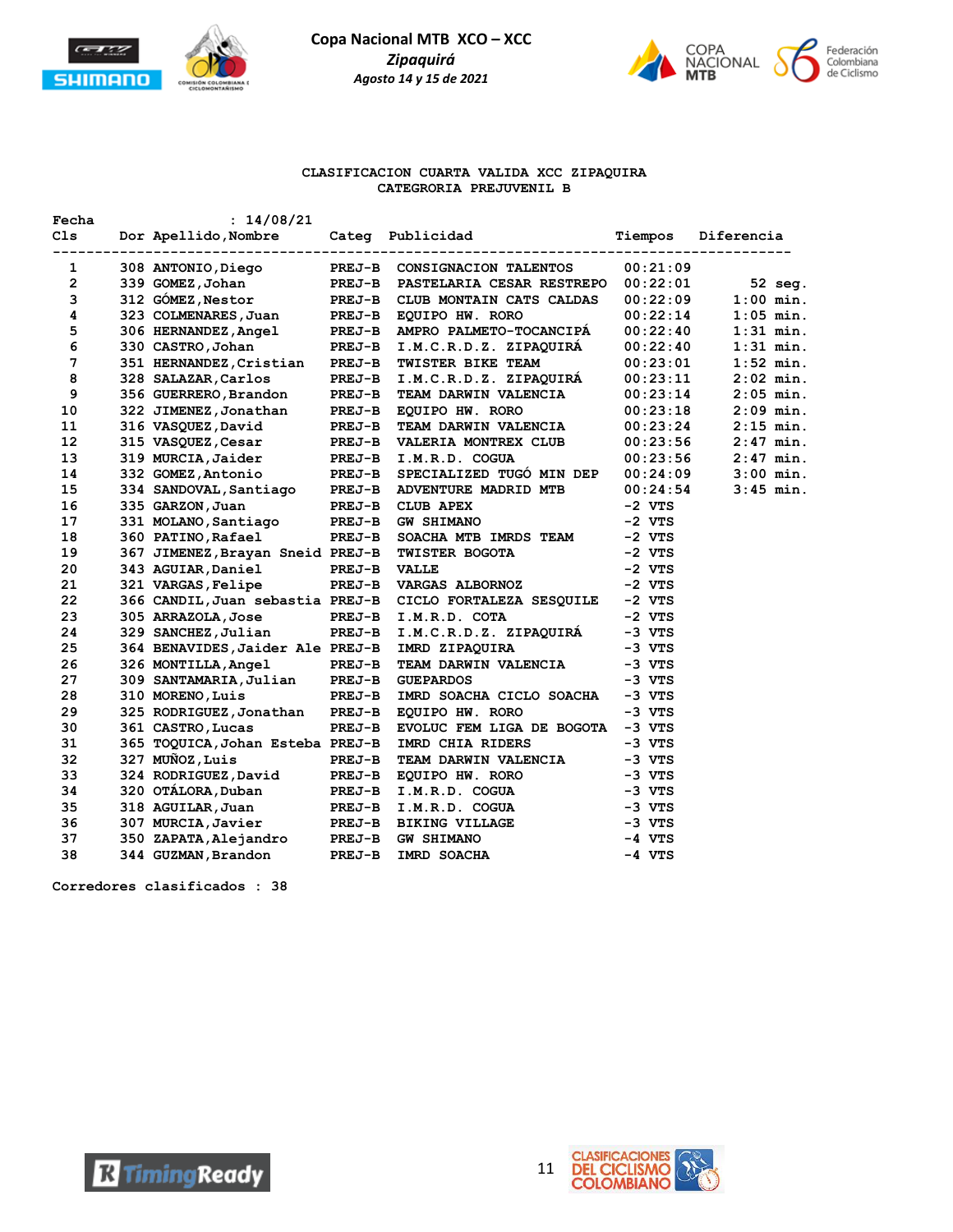

**Fecha : 14/08/21**

**Copa Nacional MTB XCO – XCC** *Zipaquirá Agosto 14 y 15 de 2021*



### **CLASIFICACION GENERAL XCC DESPUES DE CUARTA VALIDA ZIPAQUIRA CATEGORIA PREJUVENIL B**

| Cls          | Dor | Apellido, Nombre               | Categ         | Publicidad                  | Pts |       | 001 002 003 004 |                       |
|--------------|-----|--------------------------------|---------------|-----------------------------|-----|-------|-----------------|-----------------------|
| $1. -$       | 308 | ANTONIO, Diego                 | <b>PREJ-B</b> | CONSIGNACION TALENTOS       |     |       |                 | 145 - 025 040 040 040 |
| $2 -$        | 339 | GOMEZ, Johan                   | <b>PREJ-B</b> | PASTELARIA CESAR RESTREPO   |     |       |                 | 145 - 040 036 033 036 |
| $3 -$        | 312 | GOMEZ, Nestor                  | <b>PREJ-B</b> | CLUB MONTAIN CATS CALDAS    |     |       |                 | 118 - 027 033 025 033 |
| $4 -$        | 306 | HERNANDEZ, Angel               | <b>PREJ-B</b> | AMPRO PALMETO-TOCANCIPA     |     |       |                 | 112 - 030 019 036 027 |
| $5. -$       | 330 | CASTRO, Johan                  | <b>PREJ-B</b> | I.M.C.R.D.Z. ZIPAQUIRA      |     |       |                 | 95 - 023 030 017 025  |
| $6. -$       | 332 | GOMEZ, Antonio                 | <b>PREJ-B</b> | SPECIALIZED TUGO MIN DEP    |     |       |                 | 90 - 036 023 021 010  |
| $7 -$        | 316 | VASQUEZ, David                 | <b>PREJ-B</b> | CAÑA Y TRAPICHE PALMIRA     |     |       |                 | 74 - 021 025 013 015  |
| $8 -$        | 334 | SANDOVAL, Santiago             | <b>PREJ-B</b> | ADVENTURE MADRID MTB        |     |       |                 | 57 - 000 021 027 009  |
| $9 -$        | 323 | COLMENARES, Juan               | <b>PREJ-B</b> | EQUIPO HW. RORO             |     |       |                 | 56 - 011 000 015 030  |
| $10. -$      | 356 | GUERRERO, Brandon              | <b>PREJ-B</b> | <b>TEAM DARWIN VALENCIA</b> |     |       |                 | 49 - 000 000 030 019  |
| $11. -$      | 331 | MOLANO, Santiago               | <b>PREJ-B</b> | <b>GW SHIMANO</b>           |     |       |                 | 48 - 001 017 023 007  |
| $12 -$       | 328 | SALAZAR, Carlos                | <b>PREJ-B</b> | I.M.C.R.D.Z. ZIPAQUIRA      |     |       |                 | 45 - 005 010 009 021  |
| $13. -$      | 319 | MURCIA, Jaider                 | <b>PREJ-B</b> | I.M.R.D. COGUA              |     |       |                 | 45 - 015 015 004 011  |
| $14. -$      | 321 | VARGAS, Felipe                 | <b>PREJ-B</b> | <b>VARGAS ALBORNOZ</b>      |     |       |                 | 33 - 000 011 019 003  |
| $15. -$      | 336 | MENDEZ, Maicol                 | <b>PREJ-B</b> | <b>CLUB APEX</b>            |     |       |                 | 33 - 033 000 000 000  |
| $16. -$      | 322 | JIMENEZ, Jonathan              | <b>PREJ-B</b> | EQUIPO HW. RORO             |     |       |                 | 32 - 010 000 005 017  |
| $17. -$      | 313 | ESPINOSA, Levin                | <b>PREJ-B</b> | CLUB SANTURBIKE SANTANDER   |     |       |                 | 32 - 019 013 000 000  |
| $18. -$      | 351 | HERNANDEZ, Cristian            | PREJ-B        | TWISTER BIKE TEAM           |     |       |                 | 31 - 000 000 008 023  |
| $19. -$      | 315 | VASQUEZ, Cesar                 | <b>PREJ-B</b> | VALERIA MONTREX CLUB        |     |       |                 | 30 - 017 000 000 013  |
| $20. -$      | 341 | DONNEYS, Cesar                 | <b>PREJ-B</b> | URREA BIKERS CLUB           |     |       |                 | 27 - 000 027 000 000  |
| $21. -$      | 325 | RODRIGUEZ, Jonathan            | <b>PREJ-B</b> | EQUIPO HW. RORO             |     |       |                 | 19 - 001 006 011 001  |
| $22 -$       | 318 | AGUILAR, Juan                  | <b>PREJ-B</b> | I.M.R.D. COGUA              |     |       |                 | 18 - 006 004 007 001  |
| $23 -$       | 326 | MONTILLA, Angel                | <b>PREJ-B</b> | TEAM DARWIN VALENCIA        |     |       |                 | 17 - 001 005 010 001  |
| $24. -$      | 335 | GARZON, Juan                   | <b>PREJ-B</b> | <b>CLUB APEX</b>            |     |       |                 | 14 - 000 000 006 008  |
| $25. -$      | 329 | SANCHEZ, Julian                | <b>PREJ-B</b> | I.M.C.R.D.Z. ZIPAQUIRA      |     |       |                 | 14 - 013 000 000 001  |
| $26. -$      | 343 | AGUIAR, Daniel                 | <b>PREJ-B</b> | <b>VALLE</b>                |     |       |                 | 12 - 000 007 001 004  |
| $27. -$      | 305 | ARRAZOLA, Jose                 | PREJ-B        | I.M.R.D. COTA               |     |       |                 | 11 - 008 000 002 001  |
| $28. -$      | 360 | PATINO, Rafael                 | <b>PREJ-B</b> | SOACHA MTB IMRDS TEAM       |     |       |                 | $9 - 000 000 003 006$ |
| $29. -* 311$ |     | GAITAN, Santiago               | PREJ-B        | IMRD SOACHA CICLO SOACHA    |     |       |                 | $9 - 009 000 000 000$ |
| $29. -* 349$ |     | VALENCIA, Santiago             | PREJ-B        | CORAZON CICLISTICO TULUA    |     |       |                 | $9 - 000 009 000 000$ |
| $31 -$       | 348 | MENDEZ, Andres                 | <b>PREJ-B</b> | CORAZON CICLISTICO TULUA    |     |       |                 | $8 - 000 008 000 000$ |
| $32 -$       | 314 | <b>FIAGA, Felipe</b>           | <b>PREJ-B</b> | CLUB SANTURBIKE SANTANDER   |     | $7 -$ |                 | 007 000 000 000       |
| $33 -$       | 310 | MORENO, Luis                   | <b>PREJ-B</b> | IMRD SOACHA CICLO SOACHA    |     |       |                 | $6 - 001 003 001 001$ |
| $34. -$      | 367 | JIMENEZ, Brayan Sneider PREJ-B |               | TWISTER BOGOTA              | 5   |       |                 | $-0000000000005$      |
| $35. -$      | 324 | RODRIGUEZ, David               | <b>PREJ-B</b> | EQUIPO HW. RORO             | 5.  |       |                 | - 004 000 000 001     |
| $36. -$      | 327 | MUÑOZ, Luis                    | <b>PREJ-B</b> | TEAM DARWIN VALENCIA        | 3   |       |                 | $-001000001001$       |
| $37. -$      | 344 | GUZMAN, Brandon                | PREJ-B        | IMRD SOACHA                 | 3   |       |                 | $-000001001001$       |
| $38. -$      | 340 | RAMIREZ, Santiago              | <b>PREJ-B</b> | PASTELERIA CESAR RESTREPO   | 3   |       |                 | $-003000000000$       |
| $39. -$      | 366 | CANDIL, Juan sebastian         | <b>PREJ-B</b> | CICLO FORTALEZA SESQUILE    |     |       |                 | $2 - 0000000000002$   |
| $40. -$      | 309 | SANTAMARIA, Julian             | <b>PREJ-B</b> | <b>GUEPARDOS</b>            |     |       |                 | $2 - 000001000001$    |
| $41. -$      | 361 | CASTRO, Lucas                  | <b>PREJ-B</b> | EVOLUC FEM LIGA DE BOGOTA   |     |       |                 | $2 - 000000001001$    |
| $42 -$       | 320 | OTÁLORA, Duban                 | <b>PREJ-B</b> | I.M.R.D. COGUA              |     |       |                 | $2 - 001 000 000 001$ |
| $43. -$      | 307 | MURCIA, Javier                 | <b>PREJ-B</b> | <b>BIKING VILLAGE</b>       |     |       |                 | $2 - 000000001001$    |
| $44. -$      | 350 | ZAPATA, Alejandro              | <b>PREJ-B</b> | <b>GW SHIMANO</b>           |     |       |                 | $2 - 000000001001$    |
| $45.-*304$   |     | ORTEGA, Esteban                | PREJ-B        | LIGA DE CICLISMO DE NARIO   |     |       |                 | $2 - 002 000 000 000$ |
| $45. -* 345$ |     | SANCHEZ, Daniel                | <b>PREJ-B</b> | <b>VALLE</b>                |     |       |                 | $2 - 0000020000000$   |
| 45.-* 347    |     | PEDRAZA, Sebastian             | <b>PREJ-B</b> | LIGA DE CICLISMO DEL META   |     |       |                 | $2 - 000001001000$    |